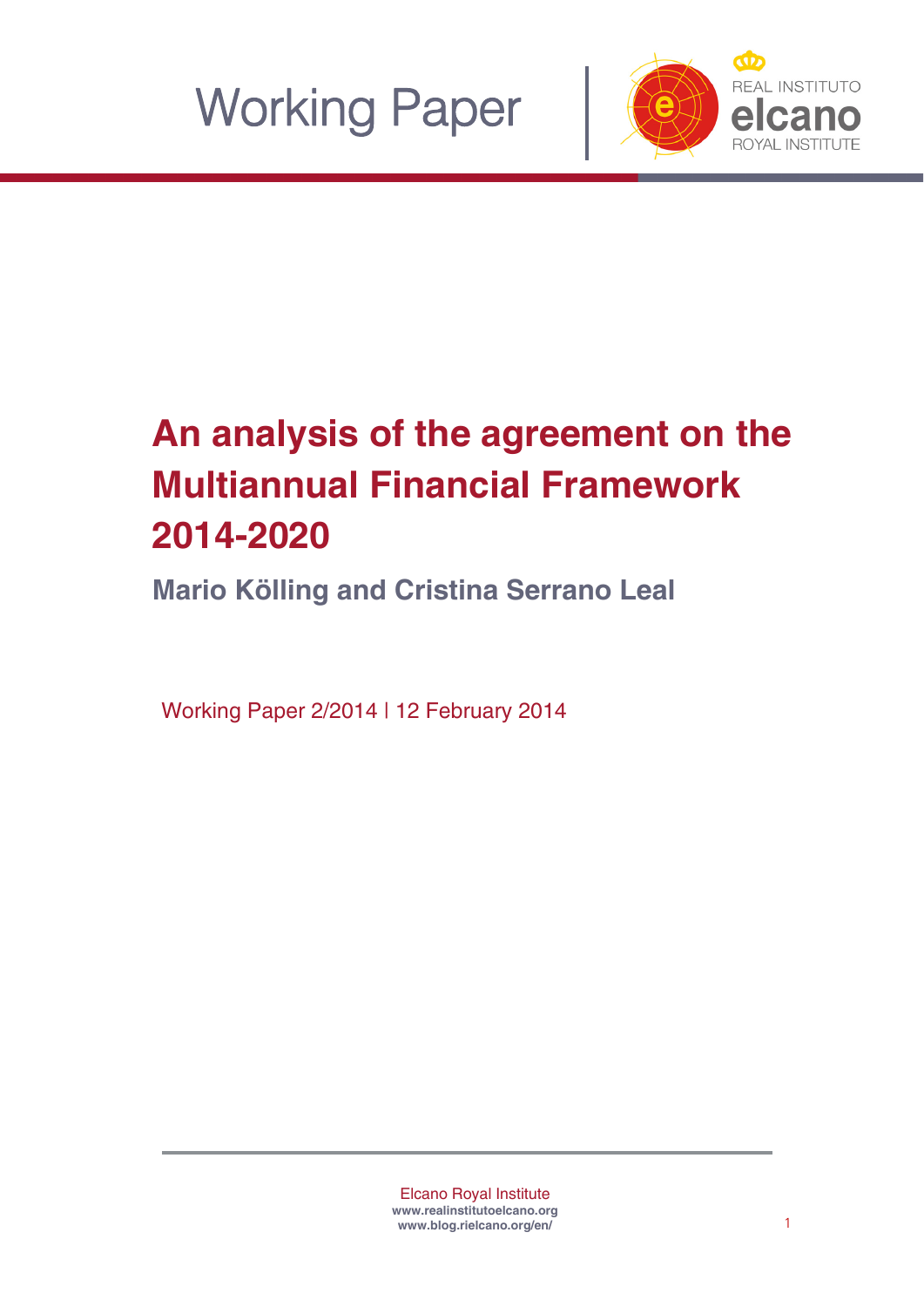# **An analysis of the agreement on the Multiannual Financial Framework 2014-2020**

**Mario Kölling** | Centre of Political and Constitutional Studies. **Cristina Serrano Leal** | PhD, Qualified State Economist.

# **Contents**

- (1) Introduction
- (2) An analysis of the agreement on the MFF 2014-2020
	- (2.1) The agreement's main innovations
	- (2.2) The expenditure side
	- (2.3) The revenue side
- (3) Preferences and results obtained by the main players in the negotiation process
- (4) Conclusions

# **(1) Introduction**

After two and a half years of intense and complicated negotiations, the European Parliament, the Council and the Commission reached an agreement on the much expected Multiannual Financial Framework 2014-2020 (MFF 2014-2020). Though the MFF 2014-2020 focuses on growth and job creation, for the first time in the EU's history, the overall amount of the MFF will be lower (3.5%) than those in the previous financial period (2007-13). During the past months several governments of Member States, in particular the net contributors, fought hard to reduce the spending ceilings, arguing that national governments had also been forced to approve austerity budgets. Others, together with the European Commission and the European Parliament, considered the EU budget a tool to simulate growth and jobs in Europe's stagnant economy and argued for a stronger MFF.

Although the Lithuanian Presidency considered the agreement on the MFF 2014- 2020 one of its main achievements, the final negotiations did not concern the overall ceiling and the content of the MFF, which had already been agreed at the European Council on 7-8 February 2013. Nevertheless, there were some important modifications which accommodated several of the European Parliament's demands. The agreement completed the last step in a long negotiation process, which comprised the following phases:

(1) The preparation of the EC's proposal, from 2007 to 2011. The budgetary negotiation process started with a broad public debate on the EU budget. The so called 'EU budget review' followed the EU Council Conclusions of November 2005. Several new ideas came up, aimed at refocusing the EU's spending priorities and the financing of the EU budget. Some of these ideas (such as the concept of EU added value and a financial transaction tax) were later incorporated by the European Commission in its proposals for the MFF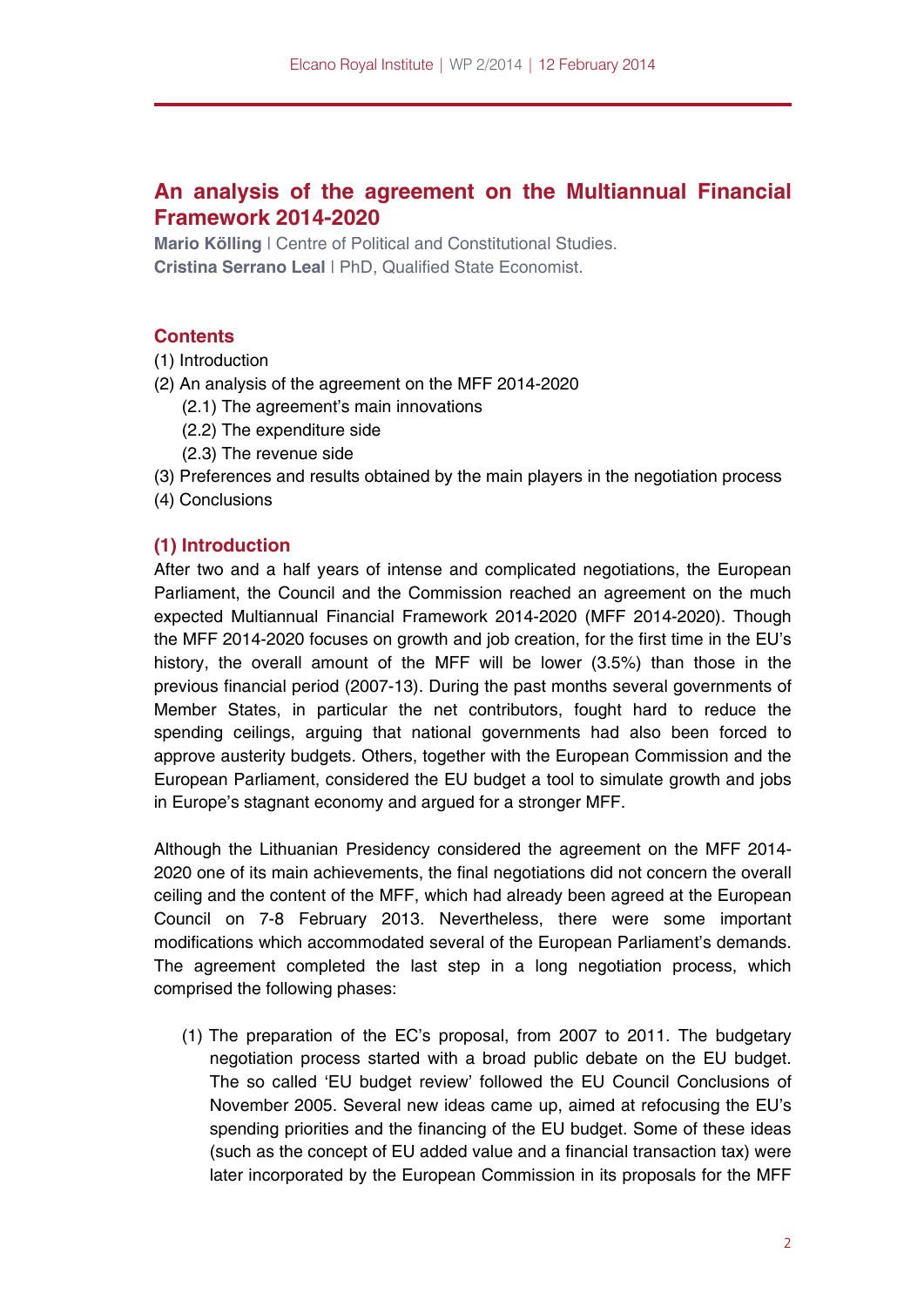2014-2020. Moreover, in this pre-negotiation stage several Member States positioned themselves regarding the future EU budget, basically repeating the positions expressed in the previous MFF negotiations.

- (2) The presentation phase, from June 2011 to March 2012, in which the European Commission presented and explained its proposals for the MFF 2014-2020 to the Member States, and national delegations expressed their own positions.**[1](#page-2-0)**
- (3) The negotiating phase, from March 2012 to January 2013, in which the EU Presidencies and the European Council President tried to narrow the gap between Member States on key issues.**[2](#page-2-1)**
- (4) The final stage, which started with the European Council of 7-8 February 2013, at which an agreement on the MFF 2014-2020 was reached by the Member States.**[3](#page-2-2)** The Council and the EP then reached a political agreement on the MFF on 27 June but it took until 19 November 2013 to approve the ceilings at the plenary session of the Parliament. The EP gave its consent only until the contentious issues related to the funding gaps in the 2013 budget could be solved and the budget for 2014 was agreed at the Conciliation Committee on 12 November. The European Parliament, the Council and the Commission signed on 25 November 2013 the interinstitutional agreement (IIA) on budgetary discipline, on cooperation in budgetary matters and sound financial management. On 2 December the Council adopted the regulation laying down the MFF 2014-2020 following the European Parliament's consent on 19 November.

The formal adoption of the MFF regulation and the IIA allows the Council and the EP to conclude their work on the more or less 70 spending programmes, which have either been concluded or are in the process of being finalised. The legislative act on the revenue side, the Own Resources Decision, must be ratified by the Member States, in accordance with their constitutional requirements once adopted by the Council, after having received the European Parliament's opinion.

Although the agreement foresees a very tight budgetary framework for the EU and the MFF 2014-2020 will have less resources available than the MFF 2007-2013, it also includes new elements. This confirms the evolutionary character of the EU budget as well as the increasing role of the European Parliament in the financial decision-making process at the EU level. This paper presents the main figures of the agreement and its principal innovative elements, in addition to answering the

<span id="page-2-0"></span>**<sup>1</sup>** Mario Kölling & Cristina Serrano Leal (2012), '**[Austerity vs Stimulus: The MFF 2014-20's Role in Stimulating](http://www.realinstitutoelcano.org/wps/portal/web/rielcano_en/contenido?WCM_GLOBAL_CONTEXT=/elcano/elcano_in/zonas_in/europe/ari24-2012)  [Economic Growth and Job Creation](http://www.realinstitutoelcano.org/wps/portal/web/rielcano_en/contenido?WCM_GLOBAL_CONTEXT=/elcano/elcano_in/zonas_in/europe/ari24-2012)**', ARI nr 24/2012, Elcano Royal Institute.

<span id="page-2-1"></span>**<sup>2</sup>** Mario Kölling & Cristina Serrano Leal (2012), '**[The negotiation of the Multiannual Financial Framework –](http://www.realinstitutoelcano.org/wps/portal/web/rielcano_en/contenido?WCM_GLOBAL_CONTEXT=/elcano/elcano_in/zonas_in/europe/ari68-2012_mff_negotiation_europe2020)  [Budgeting Europe 2020 or Business as usual?](http://www.realinstitutoelcano.org/wps/portal/web/rielcano_en/contenido?WCM_GLOBAL_CONTEXT=/elcano/elcano_in/zonas_in/europe/ari68-2012_mff_negotiation_europe2020)**', ARI nr 68/2012, Elcano Royal Institute.

<span id="page-2-2"></span>**<sup>3</sup>** Mario Kölling & Cristina Serrano Leal (2013), '**[The Multiannual Financial Framework 2014](http://www.realinstitutoelcano.org/wps/portal/web/rielcano_en/contenido?WCM_GLOBAL_CONTEXT=/elcano/elcano_in/zonas_in/europe/ari7-2013-kolling-serrano-mff-mfp-spain)‐20 from a Spanish [Perspective: Net Beneficiary or Successful Balancing Act?](http://www.realinstitutoelcano.org/wps/portal/web/rielcano_en/contenido?WCM_GLOBAL_CONTEXT=/elcano/elcano_in/zonas_in/europe/ari7-2013-kolling-serrano-mff-mfp-spain)**', ARI nr 7/2013, Elcano Royal Institute.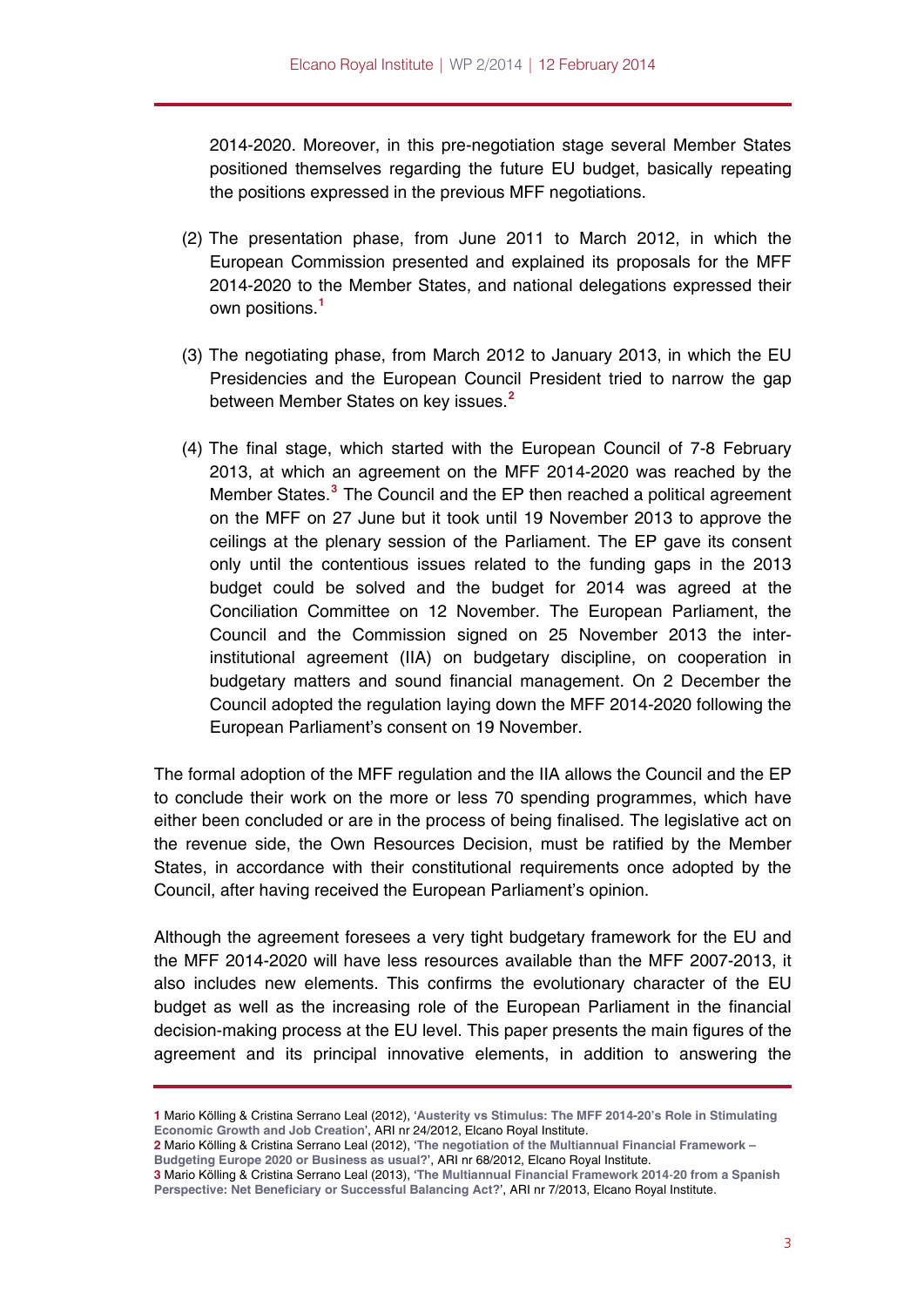question: who are the winners and losers from the negotiation process? All figures should be treated with caution because the figures on the MFF represent only the maximum level of EU spending and could be modified by the annual budgetary negotiation –although, according to the final agreement, unspent money in one year could be passed on to the next financial year and should be prioritised for employment measures–.

# **(2) An analysis of the agreement on the MFF 2014-2020**

#### *(2.1) The agreement's main innovations*

The fact that an agreement had been reached was already considered as a success, since nothing would have been worse than a failure on this important issue in a context characterised by the current economic crisis and the lack of a short-term institutional mechanism to address it. The agreement is not only positive because it allows EU spending to be predictable for the coming years but also because it is related to the reform of several key policies (eg, the Common Agriculture Policy, CAP). At the same time the heads of state and government and the EP have shown that they are willing to address some of the EU's most important problems as well as some serious shortfalls in the EU budget in the near future.

The main innovations of the MFF 2014-2020 can be summarised as follows:

- The creation of a specific fund for employment, to support the regions where the unemployment rate is above 25%. The European Council of 7-8 February 2013, based on an initiative of the German and Spanish governments, earmarked for this purpose €6.000 million. At the EU Council of 27-28 June the heads of state and government confirmed that the Youth Employment Initiative (YEI) would be fully operational by January 2014. The aid measures will be financed by the European Social Fund and €3.000 million will come from a specific dedicated budget line. The Council and the EP agreed to frontload these resources so that the funds are available in 2014-15, instead of being spread over the entire seven-year duration. Afterwards, margins left available below the MFF ceilings for the years 2014-17 will be used to finance measures for this purpose (for 2007-13 some €45 billion had not been spent and returned to the Member States). In addition, the European Social Fund, which could rise to €67 billion, will also be concentrated on supporting the creation of new jobs for young workers (eg, to support cross-border mobility schemes). Moreover, the European Investment Bank (EIB) will contribute to the fight against youth unemployment through the 'Jobs for Youth' initiative and the 'Investment in Skills' programme.
- The new macroeconomic conditionality aims to link the allocation of structural funds to good economic governance. This conditionality will be applied to all funds and may result in a suspension of part or all payments. However, macroconditionality does not mean that a Member State would see its aid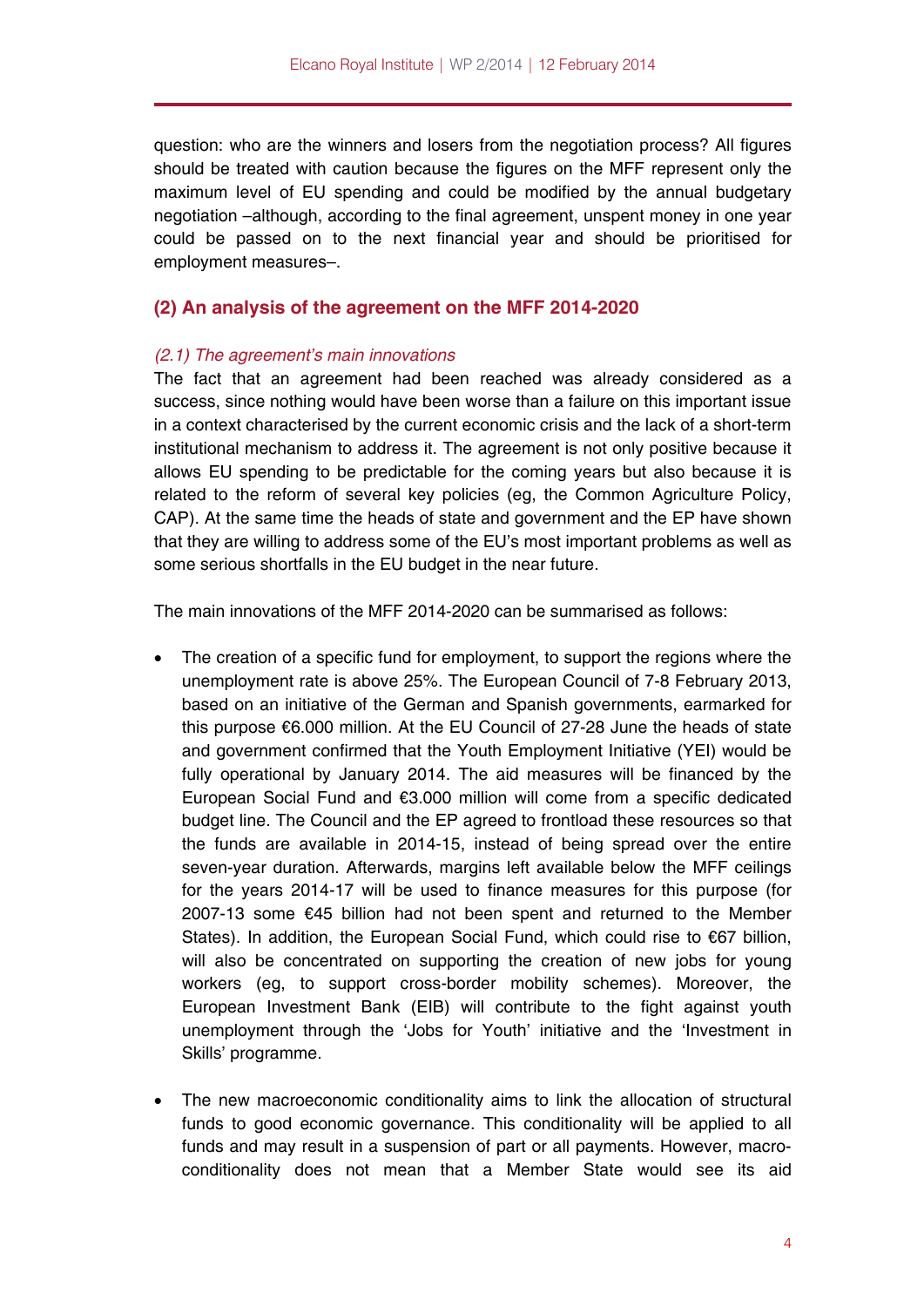automatically suspended for an excessive budget deficit procedure. Nevertheless, this could be the case if the government of a Member State does not react to a request from the Commission to adjust its programmes.**<sup>4</sup>**

- The priority given to the Europe 2020 Strategy in all spending headings. According to the final agreement, resources for 'competitiveness' will increase by more than 37% compared with the current MFF. EU spending will concentrate on fostering research, innovation and technological development, and on actions in favour of the competitiveness of small and medium-sized enterprises (SMEs), not only within the EU research programmes (Horizonte 2020 and COSME) but also within the CAP and Cohesion Policy. This complementarity will be essential for an improved outcome from the funds and actions.
- The revision clause, which was included in the European Council agreement of February 2013 and became binding after the consent of the EP, will provide a mid-term review on all spending headings and the financing of the EU budget. In this regard, the Commission will publish proposals so that the review can be made in 2017. The question of the designation of the members of the group charged with drafting a proposal is still open.
- The mid-term adjustment of the national allocations under the 'Investment for growth and jobs' goal of the Cohesion Policy (thus applicable to the period 2017- 20) will be carried out on the basis of updated GDP statistics in 2016.**[5](#page-4-0)**
- The agreement includes a so-called contingency margin aimed at allowing flexibility within the MFF 2014-2020 to cope with unforeseen circumstances.
- As regards the CAP, the MFF maintains its relevance while, at the same time, introducing elements of reform in an effort to modernise this common policy. Allowing greater flexibility in the use of the rural development funds is a step forward in narrowing the 'technological gap' between different regions, and addressing the specificities of different countries.
- Furthermore the MFF introduces a new instrument, the 'connecting Europe Facility', which will be finance infrastructures in the field of transport, telecommunications and energy.

**<sup>4</sup>** The Commission may request a Member State to review and propose amendments to its Partnership Contract and the relevant programmes, where this is necessary to support the implementation of: recommendations under the broad guidelines of the economic policy; employment recommendations; specific measures addressed to euroarea Member States in accordance with Article 136(1); recommendations under the excessive deficit procedure; recommendations under the excessive imbalances procedure; union support under the medium-term balance of payments facility; union support under the European financial stabilisation mechanism; and financial assistance under the European Stability Mechanism.

<span id="page-4-0"></span>**<sup>5</sup>** It will adjust these total allocations whenever there is a cumulative divergence of more than +/-5%. The total net effect of the adjustments may not exceed €4.000 million.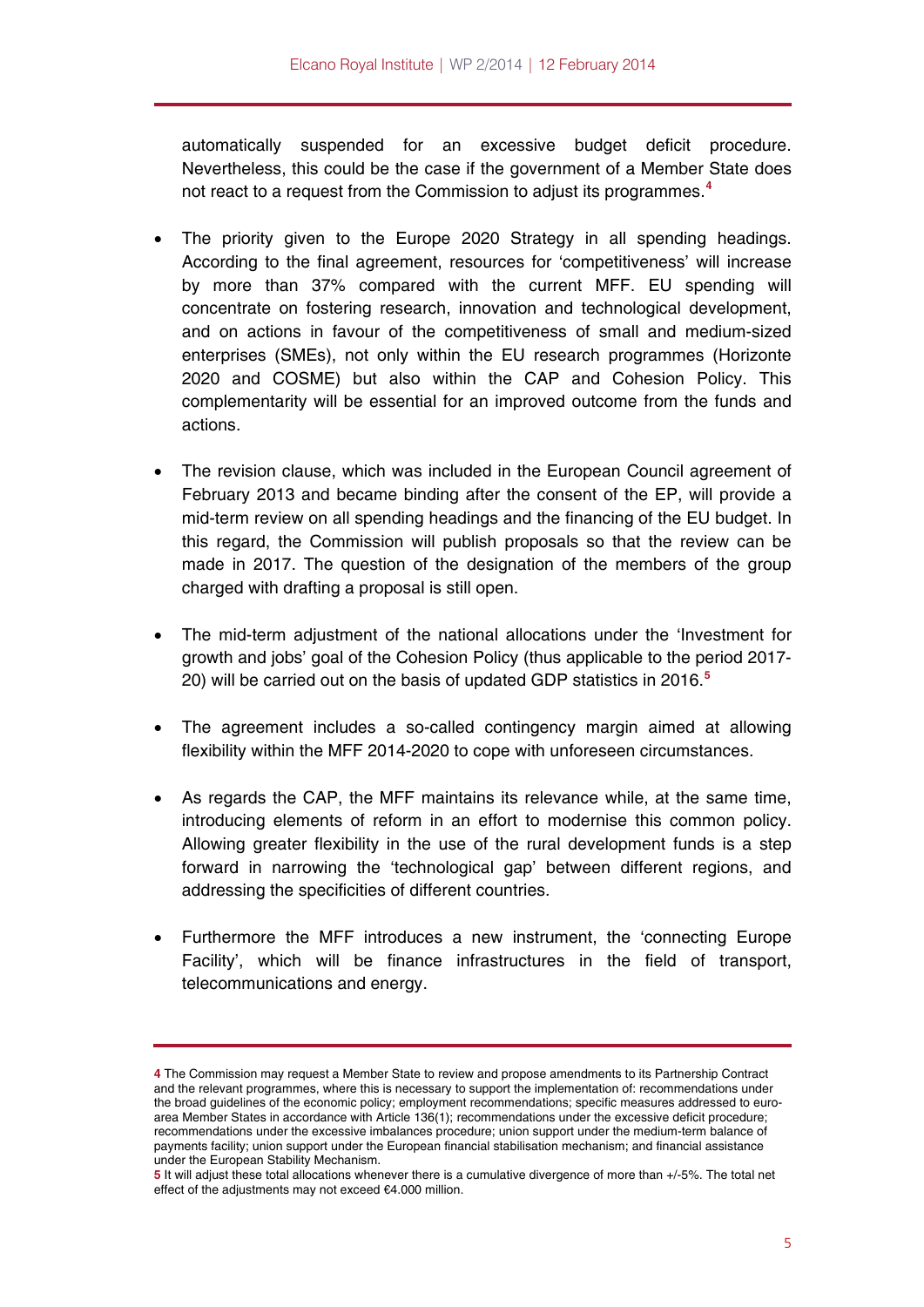- Regarding flexibility, the final compromise between the EP and the Council includes a formula for calculating the sums that can be carried over from one year to another, after 2015 the Commission will adjust the payment ceilings using unspent money from the previous year, but with a cap of €7 billion for 2018, €9 billion for 2019 and €10 billion for 2020.
- Besides the resources committed by the MFF 2014-2020, the European Investment Bank (EIB) could increase the money available through the cofinancing of the structural funds or project bonds. The EIB will also assume a greater role within the new 'Investment Plan' in facilitating the financing of investment for SMEs in the EU.

| Table 1. The MFF 2014-2020                                             |                            |                            |                            |                            |                            |                            |                            |                                   |
|------------------------------------------------------------------------|----------------------------|----------------------------|----------------------------|----------------------------|----------------------------|----------------------------|----------------------------|-----------------------------------|
| $\epsilon$ mn – 2011 prices                                            | 2014                       | 2015                       | 2016                       | 2017                       | 2018                       | 2019                       | 2020                       | <b>Total</b>                      |
| 1 Smart and inclusive<br>growth<br>Competitiveness<br>1а.              | 60.283                     | 61.725                     | 62.771                     | 64.238                     | 65.528                     | 67.214                     | 69.004                     | 450.763                           |
| for growth and jobs<br>1b. Economic, social                            | 15.605                     | 16.321                     | 16.726                     | 17.693                     | 18.490                     | 19.700                     | 21.079                     | 125.614                           |
| and territorial cohesion<br>2. Sustainable growth:                     | 44.678                     | 45.404                     | 46.045                     | 46.545                     | 47.038                     | 47.514                     | 47.925                     | 325.149                           |
| natural resources<br>which:<br>market<br>Of<br>related<br>expenditure  | 55.883                     | 55.060                     | 54.261                     | 53.448                     | 52.466                     | 51.503                     | 50.558                     | 373.179                           |
| and direct payments<br>З.<br>Security<br>and                           | 41.585                     | 40.989                     | 40.421                     | 39.837                     | 39.079                     | 38.335                     | 37.605                     | 277.851                           |
| citizenship<br>4. Global Europe<br>5. Administration                   | 2.053<br>7.854<br>8.218    | 2.075<br>8.083<br>8.385    | 2.154<br>8.281<br>8.589    | 2.232<br>8.375<br>8.807    | 2.312<br>8.553<br>9.007    | 2.391<br>8.764<br>9.206    | 2.469<br>8.794<br>9.417    | 15.686<br>58.704<br>61.629        |
| <b>Total</b><br>commitment<br>appropriations<br>As a % of GNI          | 134.318<br>1,03            | 135.328<br>1,02            | 136.056<br>1,00            | 137.100<br>1,00            | 137.866<br>0,99            | 139.078<br>0,98            | 140.242<br>0,98            | 959.988<br>1,00                   |
| <b>Total</b><br>payment<br>appropriations<br>As a % of GNI             | 128,030<br>0,98            | 131.095<br>0,98            | 131.046<br>0,97            | 126.777<br>0,92            | 129.778<br>0,93            | 130.893<br>0,93            | 130.781<br>0,91            | 908.400<br>0,95                   |
| <b>Outside MFF</b><br>aid<br>Emergency                                 |                            |                            |                            |                            |                            |                            |                            |                                   |
| reserve<br>European globalisation                                      | 280                        | 280                        | 280                        | 280                        | 280                        | 280                        | 280                        | 1.960                             |
| fund<br>Solidarity fund<br><b>Flexibility Instrument</b><br><b>EDF</b> | 150<br>500<br>471<br>2.952 | 150<br>500<br>471<br>3.868 | 150<br>500<br>471<br>3.911 | 150<br>500<br>471<br>3.963 | 150<br>500<br>471<br>4.024 | 150<br>500<br>471<br>4.094 | 150<br>500<br>471<br>4.174 | 1.050<br>3.500<br>3.300<br>26.984 |
| <b>Total MFF + Outside</b>                                             | 138.671                    | 140.597                    | 141.368                    | 142.464                    | 143.291                    | 144.573                    | 145.817                    | 996.782                           |

Source: the authors.

The future structure of the EU budget will differ slightly from the MFF 2007-2013. It confirms the decreasing importance of the traditional spending headings (Cohesion Policy and CAP) and the increase in competitiveness and job creation expenditures.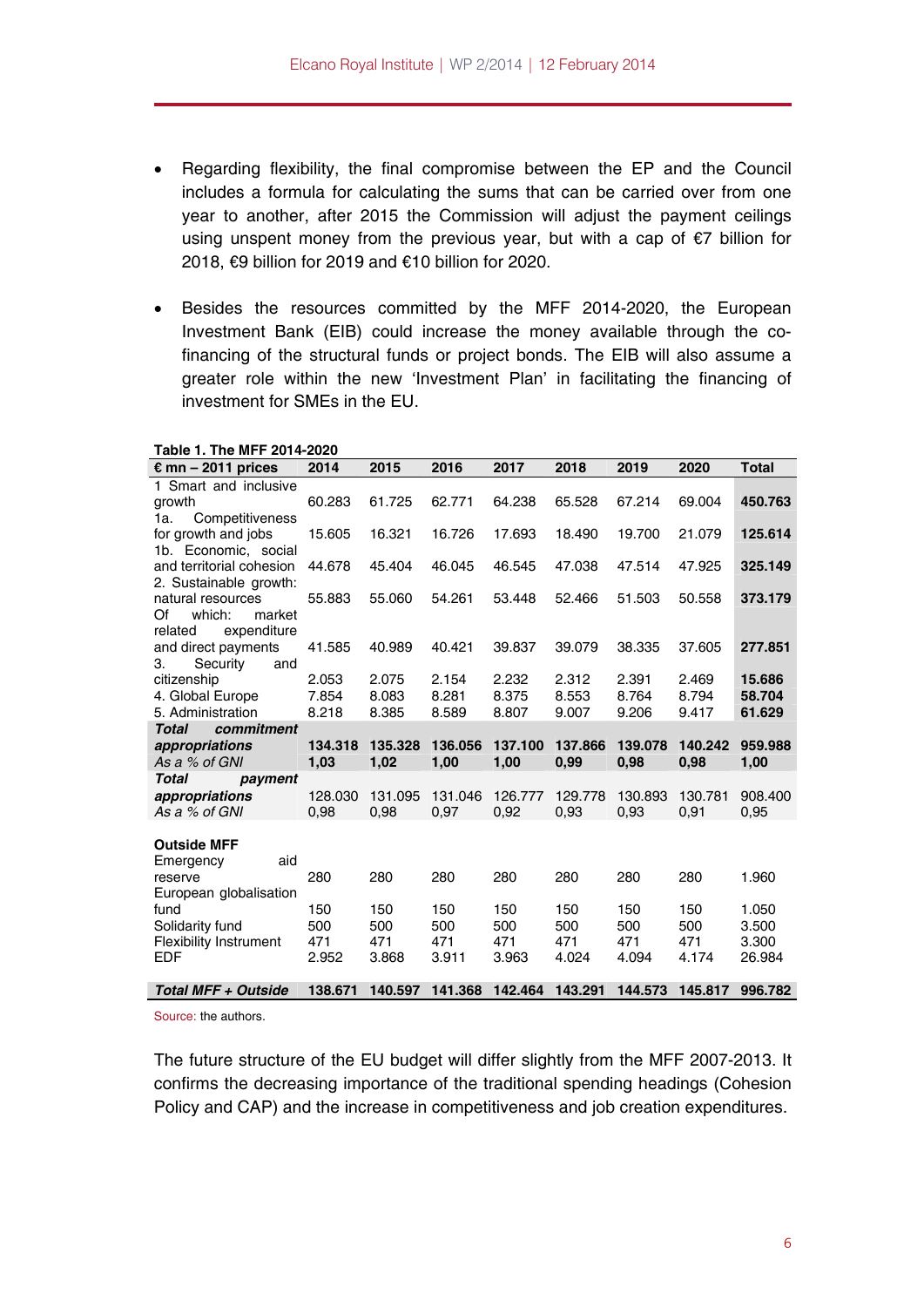

**Graph 1. Comparison of the spending structure between the MFF 2007-2013, the Commission proposal and the MFF 2014-2020** 

Source: the authors.

We will now look at the specific spending headings.

#### *Overall spending*

The commitments ceilings were set at €960.000 million (3.5% –€35.200 million– less than the current MFF), which is 1% of the EU gross national income, and the payments ceilings were set at €908.400 million (3.7% –€34.400 million– less than the current MFF). The breakdown of appropriations for commitments will be described below.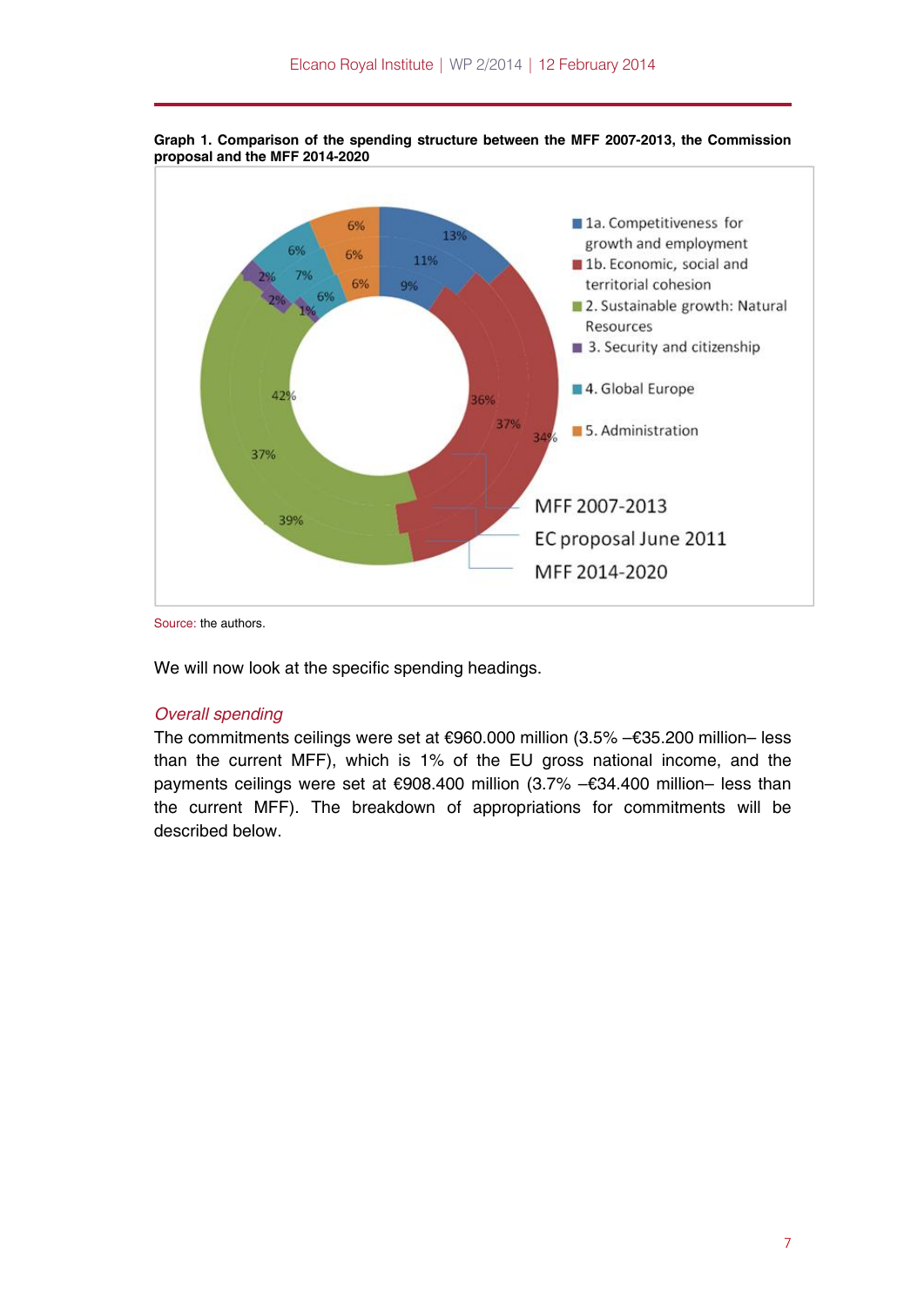| $\epsilon$ mn, 2011 prices                                        | MFF 2007- | EC<br>Proposal   | MFF 2014-20 | % variation MFF 2014- |
|-------------------------------------------------------------------|-----------|------------------|-------------|-----------------------|
|                                                                   | 13        | <b>June 2011</b> |             | 20 to MFF 2007-13     |
| 1a. Competitiveness<br>growth<br>and<br>for<br>employment         | 91.495    | 114.888          | 125.614     | $+34.1 (+37.3)$       |
| 1b.<br>Economic,<br>social and territorial<br>cohesion            | 354,815   | 376.020          | 325.149     | $-29.7(-8.4)$         |
| <b>Sustainable</b><br>2.<br>natural<br>growth:<br>nesources       | 420.682   | 382.927          | 373.179     | $-47.5$ $(-11.3%)$    |
| Of which:<br>market<br>related expenditure<br>and direct payments | 304.830   | 281.825          | 277.851     | $-52.234$             |
| <b>Security</b><br>3.<br>and<br>citizenship                       | 12.366    | 18.535           | 15.686      | $+3.3 (+26.8%)$       |
| 4. Global Europe                                                  | 56.815    | 70.000           | 58.704      | $+1.9(+3.3)$          |
| <b>5. Administration</b>                                          | 57.082    | 62.629           | 61.629      | $+4.5(+8)$            |
| commitment<br>Total<br>appropriations                             | 994.176   | 1.025.000        | 959.988     | $-35.2$ ( $-3.5$ )    |
| As a % of GNI                                                     | 1.12      | 1,05             | 1%          |                       |
| Total<br>payment<br>appropriations                                | 942.8     | 972.2            | 908.400     | $-3.7%$               |
| As a % of GNI                                                     | 1.06      | 1.00%            | 0.95%       |                       |

**Table 2. Comparison of the spending headings between the MFF 2007-2013, the Commission proposal and the MFF 2014-2020** 

Source: the authors.

#### *(2.2) The expenditure side*

With regard to the spending headings, programmes under sub-heading 1a (Competitiveness for growth and jobs) will contribute to the fulfilment of the Europe 2020 Strategy, in particular as regards the promotion of research, innovation and technological development, as well as specific action in favour of the competitiveness of enterprises and SMEs. This spending block sees its funding go up by 37% to €125.700 million compared with the current MFF. The future Horizon 2020 programme will have a budget of around €70.000 million (€8.800 million in 2014, rising to €11.600 million in 2020). This is a reduction from the €80.000 million initially proposed by the Commission, but is nevertheless a 25% increase over the budget allocated to the current R&D framework programme.

Furthermore, the Erasmus programmes will also receive more financial resources. The new Erasmus programme merges existing initiatives (such as Erasmus, Leonardo da Vinci and Comenius). Three-quarters of the total budget will be used for actions in general education and training, 10% being for measures under the flagship initiative Youth in Action.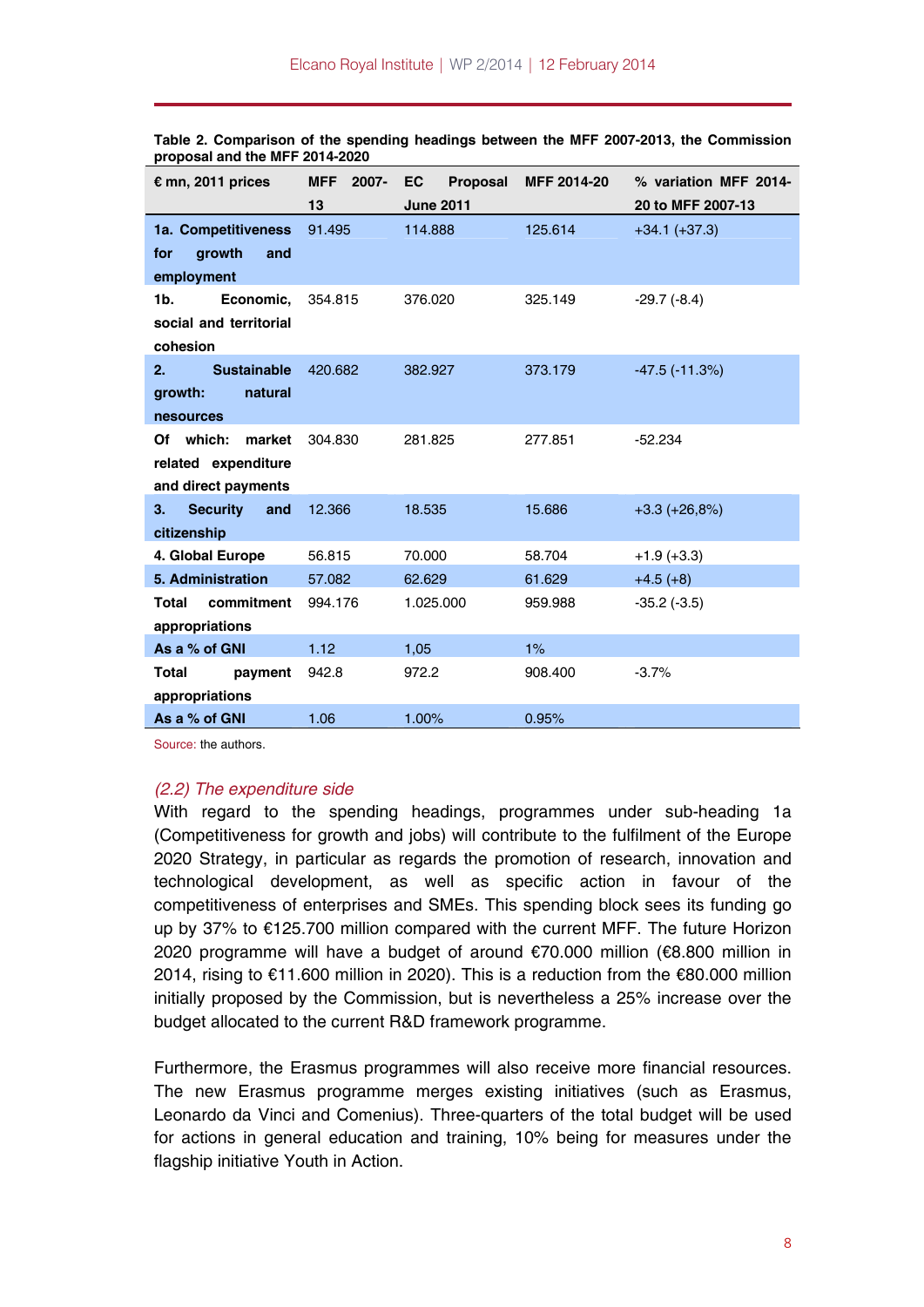The cut in the budget for sub-heading 1a came from the pan-European infrastructure project, the Connecting Europe Facility (CEF) which is one of the European Commission's flagship projects to ensure cross-border interconnection for transport, energy and telecommunications networks. Resources foreseen by the EC for this programme have been reduced from €41.200 million to €29.300 million (including €10,000 million from the structural funds compared with the Commission's proposal). The sectors for infrastructure projects that have been affected include transport (from €26.900 million proposed by the Commission to €23.200 million) and energy (from €9.178 million proposed by the Commission to €5.100 million). Nevertheless the biggest cuts among the three infrastructure networks affected the telecommunications sector, which was cut by 86%. (from €9.242 million proposed by the Commission to €1.000 million).

Moreover, the three large infrastructure projects –Galileo, ITER**[6](#page-8-0)** and GMES–**[7](#page-8-1)** will be financed under sub-Heading 1a with an amount of €12.793 million. The nuclear fusion research project, ITER, will receive €2.707 million (the amount proposed by the Commission and by Van Rompuy) while €3.786 million has been awarded to GMES (the Commission proposed €5.841 million) and €6.300 million to Galileo (while the Commission proposed €7.000 million).



**Graph 2. Comparison of the MFF 2007-2013, the Commission proposal and the MFF 2014-2020 on Heading 1a (in € million)** 

Source: the authors.

According to the Treaty of Lisbon the promotion of economic, social and territorial cohesion is an important objective for the EU with the aim of reducing the social and economic disparities between Europe's regions. Nevertheless, the financial resources available for reaching this objective will be reduced in the next financial

**<sup>6</sup>** International Thermonuclear Experimental Reactor.

<span id="page-8-1"></span><span id="page-8-0"></span>**<sup>7</sup>** Global Monitoring for Environment and Security.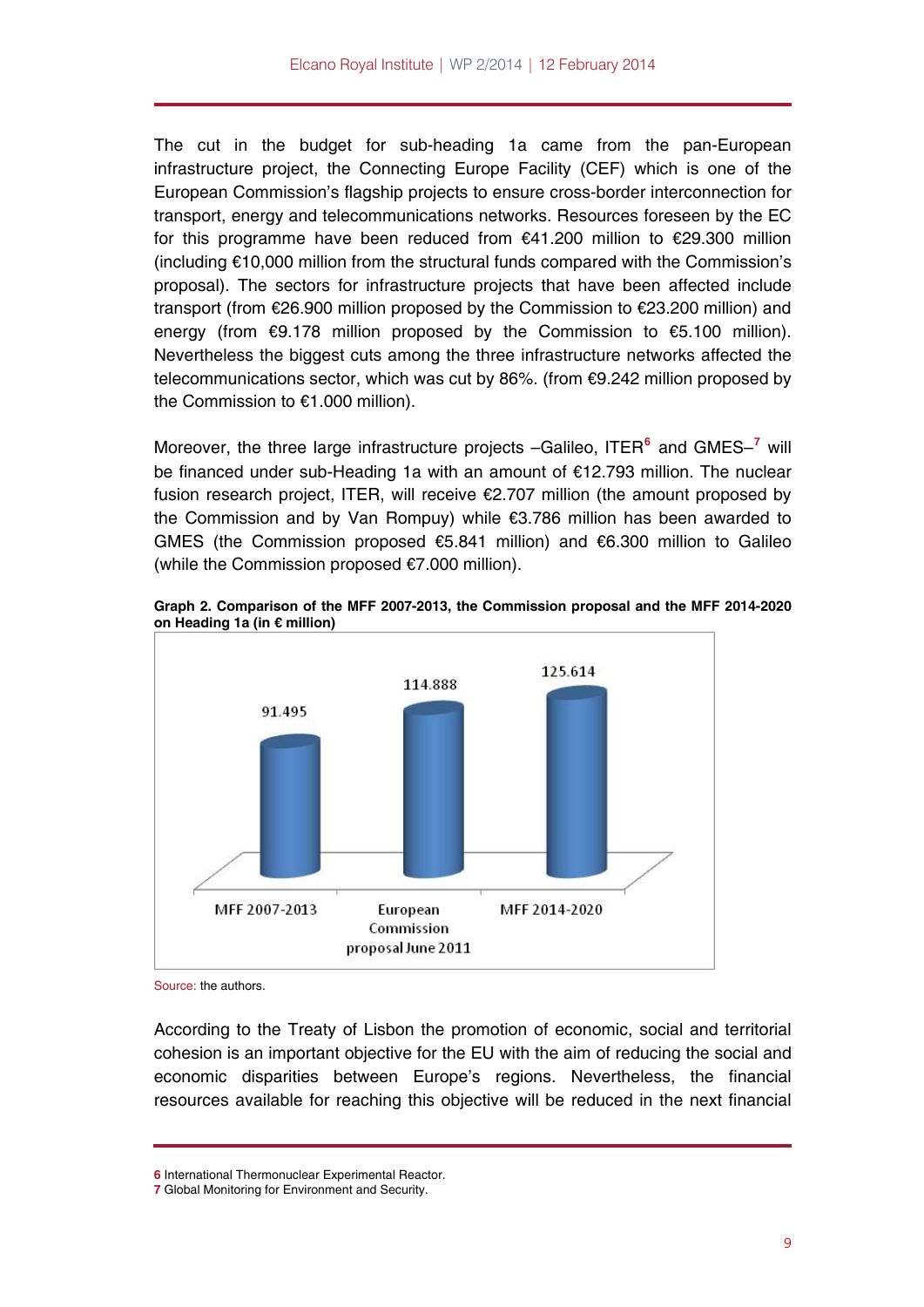period, following the general trend of consolidation in EU and national expenditure. However, as already mentioned, the Cohesion Policy will also contribute to the Europe 2020 Strategy. In this respect and in addition to the objective of economic, social and territorial cohesion, the European Regional Development Fund (ERDF), the European Social Fund (ESF) and the Cohesion Fund (CF) have to pursue the goal of 'Investment for growth and jobs' in Member States and regions. Specifically, spending on the sub-heading 1b will be reduced by 3.5% from the current €336.000 million to €325.149 million, focusing on the less developed regions and Member States. In general terms investments in the Cohesion Policy 2014-20 will be distributed as follows: $8<sup>8</sup>$  $8<sup>8</sup>$ 

- A total of €164.279 million for less developed regions (more than the Commission's proposal of €162.600 million).
- A total of €31.677 million for transition regions (less than the Commission's proposal of €39.000 million).
- A total of €49.492 million for more developed regions (less than the Commission's proposal of €53.000 million).
- €66.362 million for Cohesion Fund beneficiary states (less than the Commission's proposal of €68.700 million).

As in the previous MFF, regions no longer qualifying for the 'least developed' category in 2014 will benefit from a safety net. This means that they will keep at least 60% of their allocation during 2014-20. Another safety net will also apply at the national level whereby each state will keep at least 55% of its present allocation. These measures are of great help at a time of economic crisis throughout Europe.

On the other hand, the aid each Member State can receive within the subheading 1b has been capped. This 'reverse safety net' means that no Member State will receive more than 110% of the budget obtained during the period 2007-13. Moreover, there is also a cap for the overall EU investments in each Member State of 2.35% of the national gross domestic product, which is stricter than the cap in the previous period. This mechanism is slightly increased (2.59%) for Member States that have suffered the most from the crisis and whose GDP declined by more than 1% between 2008 and 2010.

Besides the already mentioned initiative for youth unemployment, less developed regions particularly affected by unemployment will receive an annual premium of €1.300 (€ 1.100 for transition regions) per unemployed person.<sup>[9](#page-9-1)</sup> This is much more than had previously been considered and also much more than what regions

<span id="page-9-1"></span><span id="page-9-0"></span>**<sup>8</sup>** With three types of regions, defined on the basis of how their GDP per capita –measured in purchasing power parities and calculated on the basis of Union figures for the period 2007 to 2009– relates to the average GDP of the EU-27 for the same reference period: less developed regions, whose GDP per capita is less than 75 % of the average GDP of the EU-27; transition regions, whose GDP per capita is between 75% and 90% of the average GDP of the EU-27; and more developed regions, whose GDP per capita is above 90 % of the average GDP of the EU-27. **9** Per unemployed person per year, applied to the number of persons unemployed in that region exceeding the number that would be unemployed if the average unemployment rate of all the EU less developed regions applied.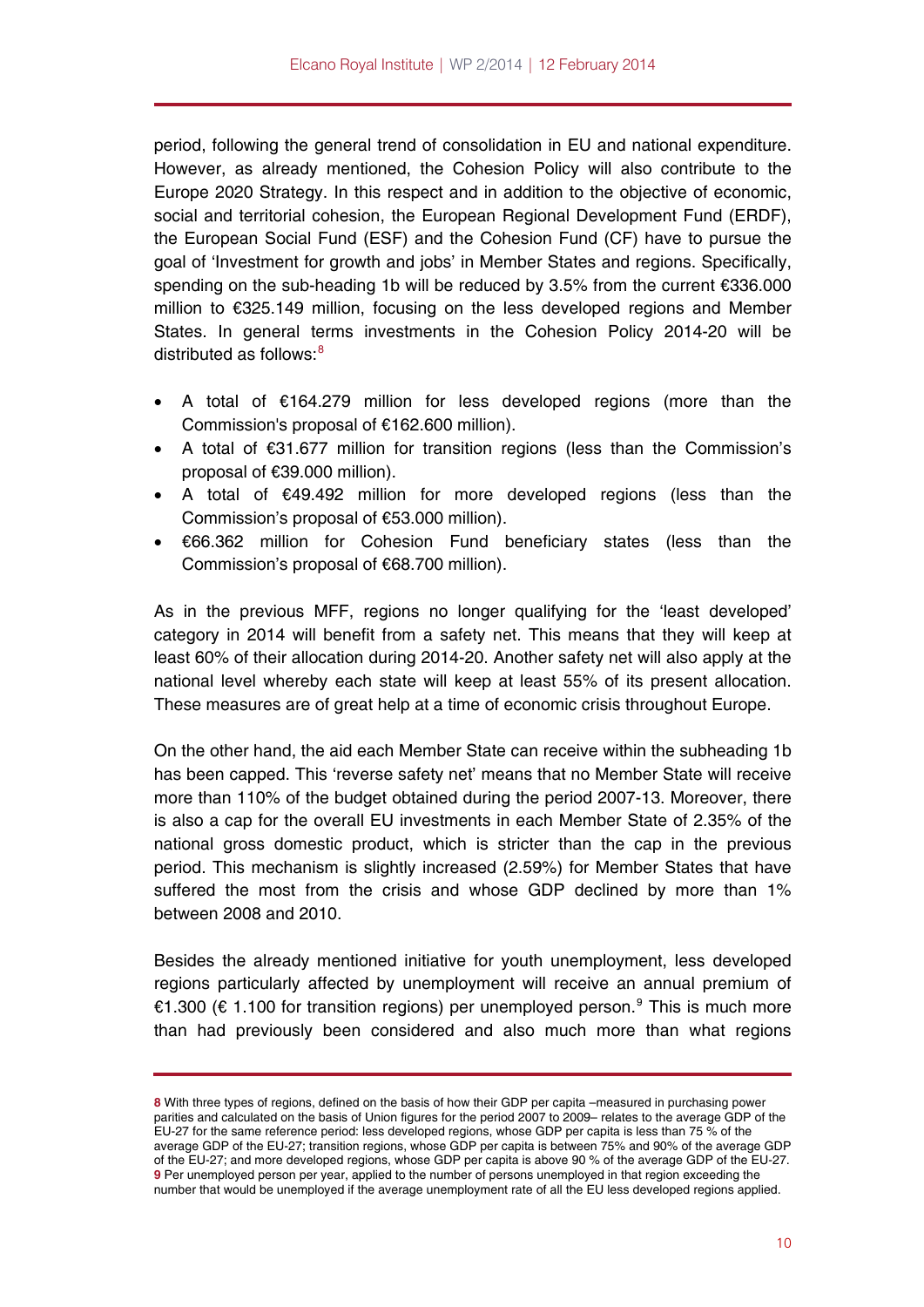affected by high unemployment receive today, and will specially benefit countries such as Spain, Greece and Portugal.

As in the previous MFF, outermost regions (the Canary Islands, Azores, Madeira, Martinique, Guadeloupe, French Guiana, Reunion, Saint-Martin and Mayotte) and the northern sparsely populated regions (in Finland and Sweden) will benefit from an additional special allocation of €30 per inhabitant per year. These regions will also receive a special bonus of €1.387 million. Thus, EU concerns in these specific areas and regions are met.

Territorial cooperation will have a budget of €8.948 million, practically identical to the amount it received for 2007-13 (€8.700 million). Resources will be distributed as follows, with little changes compared with the previous period:

- A total of € 6.627 million for cross-border cooperation.
- A total of € 1.822 million for transnational cooperation.
- A total of € 500 million for interregional cooperation.

Reflecting the overall reduction in the Cohesion Policy budget, most countries will see a reduction in their allocations. Some countries will see significant reductions in investments in less developed regions and associated allocations, notably Germany, Spain and Greece; and some Member States will especially benefit from the new category of 'Transition regions', even where the regions concerned did not have 'convergence status' during the MFF 2007-2013, notably Belgium, France and the UK.**[10](#page-10-0)**



**Graph 3. Comparing the MFF 2007-2013, the Commission proposal and the MFF 2014-2020 on Heading 1b (in € million)** 

Source: the authors.

<span id="page-10-0"></span>**10** 'Cohesion Policy 2014-20: National Allocations - Who are the Winners and Losers from the 7-8 February European Council?', EPRC Policy Briefing, 25/II/2013.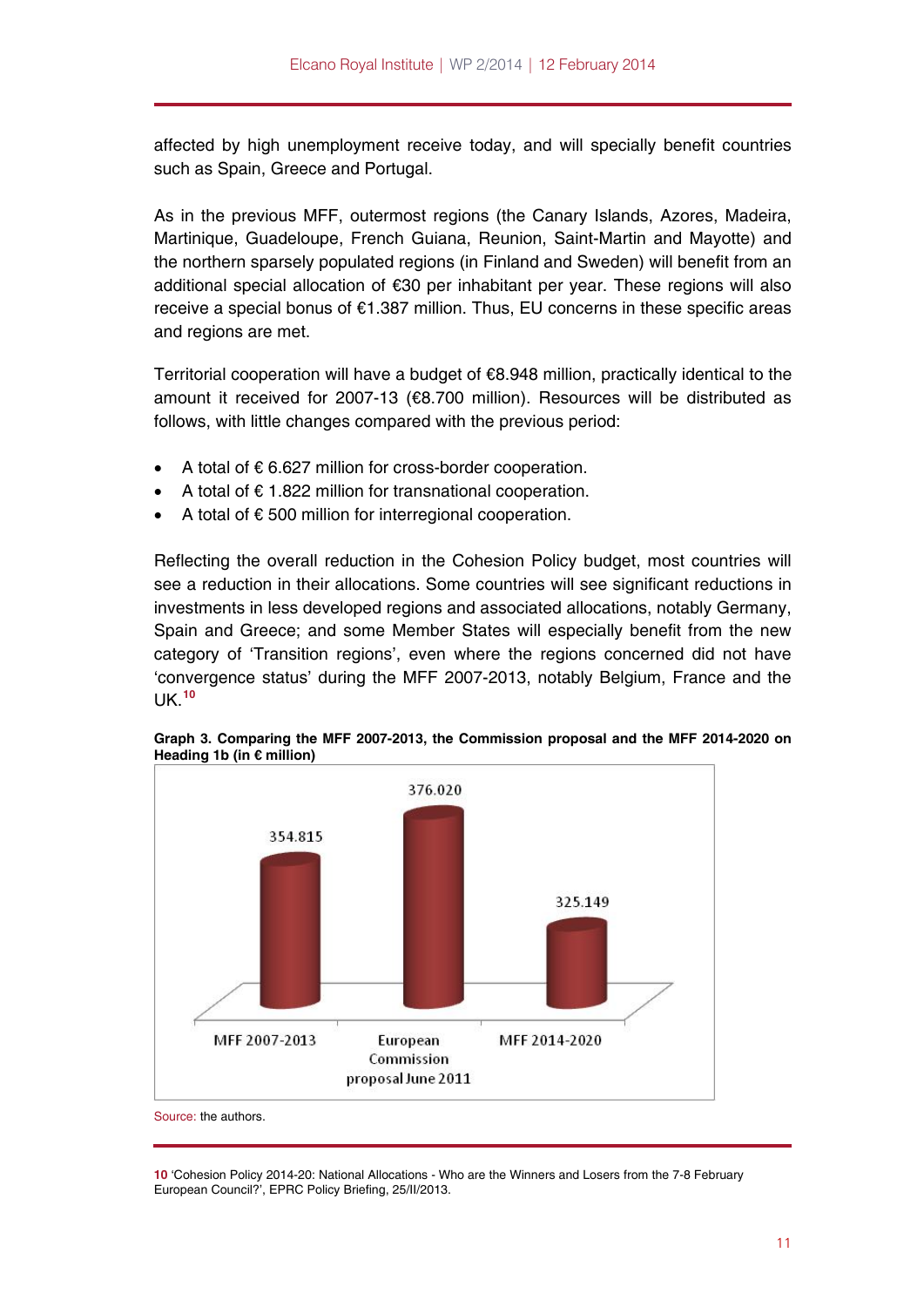After three years of negotiations between the European Parliament, the Council and the Commission, the reformed Common Agricultural Policy (CAP) has also been approved just in time. Heading 2, Sustainable growth: Natural resources, which covers agriculture, rural development and fisheries, will have a budget of €373.179 million for the next seven years.

The overall objective of the CAP 2014-2020 is to increase agricultural productivity and sustainable growth by supporting active farmers and by promoting technical progress as well as by ensuring the rational development of agricultural production. The CAP will therefore also be integrated into the Europe 2020 strategy objectives. On 25 June the Council and the EP moved forwards towards a compromise on the reform of the CAP. In general terms, of the amount overall budgeted, €277.851 million will be allocated to market-related expenditure and direct payments (first pillar). The rural development (second pillar) budget will be €84.936 million. This is a 13.1% reduction compared with the current budget for 2007-13. The second pillar was slightly more reduced than the first (13.5% and 12.9%, respectively). Additionally, there will be more flexibility to distribute the amounts (15% of the total) between both pillars of the CAP. This is a risk, since it could lead to more reduction in the resources available for rural development and probably to less investment and thus less growth, but it also allows a better use of the funds according to national needs.

The agreement represents a further step towards a better and fairer targeting of direct payments. In this respect, Member States with direct payments per hectare below 90% of the EU average will close one third of the gap between their current direct payments level and 90% of the EU average by 2020. This convergence will be financed by all Member States with direct payments above the EU average, proportionally to their distance from the EU average. The convergence will be implemented progressively over six years from financial year 2015 to financial year 2020.

With regard to the controversial proposal of 'greening' the CAP, under the agreement, 30% of Member States' budgets for direct payments and rural development may be spent only if mandatory greening measures are carried out. However, the measures will be implemented gradually and linked to farm size.

Furthermore, a new reserve for crises in the agricultural sector will also be included under heading 2 with an amount of €2.800 million to support major crises affecting agricultural production or distribution.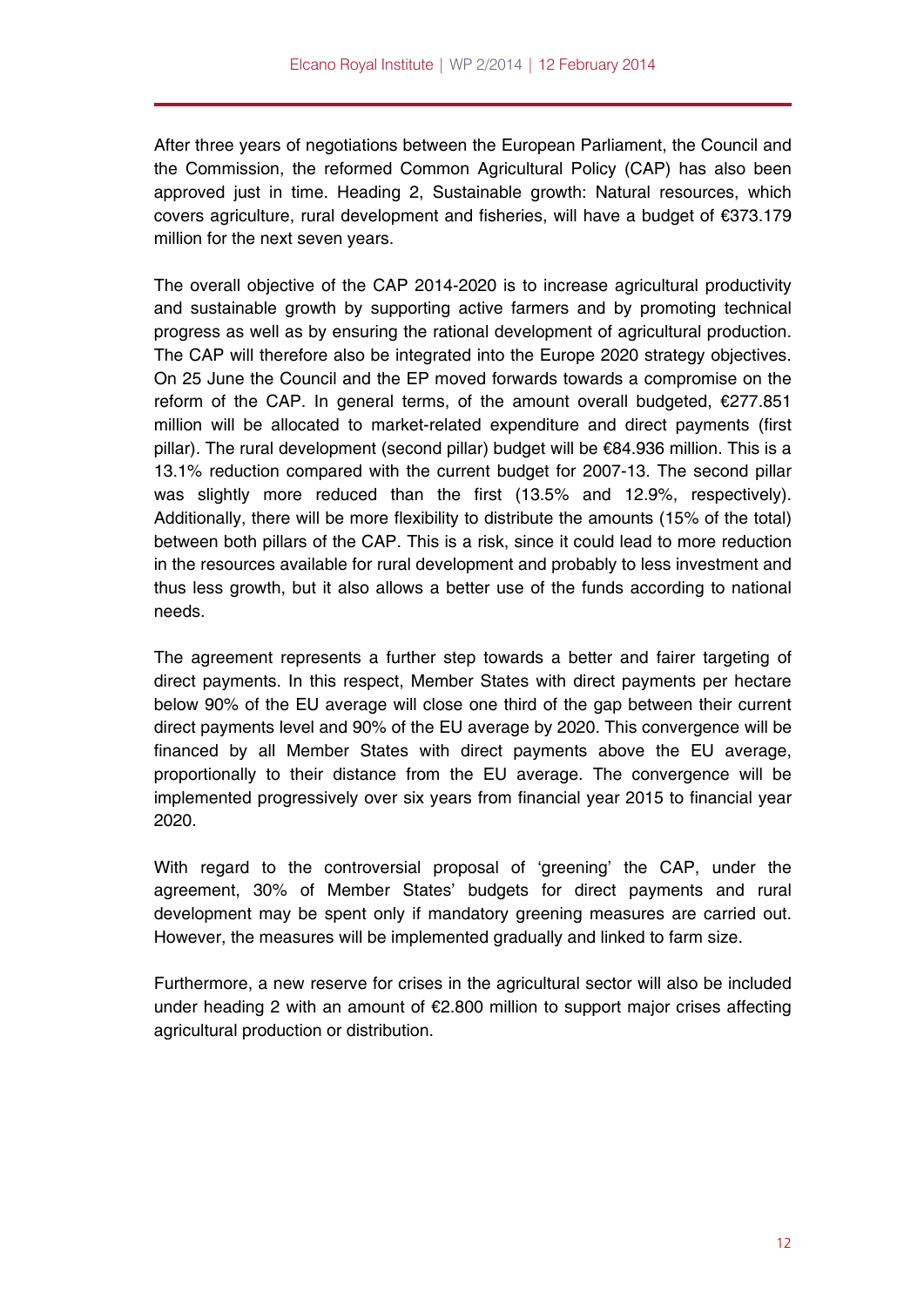

**Graph 3. Comparison of the MFF 2007-2013, the Commission proposal and the MFF 2014-2020 on Heading 2 (in € million)** 

Source: the authors.

One 'victim' of the negotiation has been heading 3 –Security and citizenship–. Actions under this heading constitute a diversified range of programmes related to asylum and migration and initiatives in the areas of external borders and internal security as well as measures in the field of justice. In this respect, €3.300 million have been earmarked for the internal security fund and €2.700 million for the asylum and migration fund. Although the budget of this heading has been cut to €15.700 million, compared with €18.535 million in the EC's proposal, with regard to the current MFF a small improvement can be detected. Spending on heading 3 will give particular emphasis to insular societies, such as the Canaries Islands, which face disproportional migration challenges.

A further victim is heading 4, Global Europe, which was reduced from €60.667 million to €58.704 million during the Council negotiations. According to first calculations, the development cooperation instrument will have an envelope of €17.300 million, the neighbourhood policy of €13.600 million and the pre-accession instrument of €10.500 million. The final agreement on this heading represents an improvement with regard to the current MFF. This is in line with the reinforcement of external policies by the Lisbon Treaty and the creation of the European External Action Service (EEAS) and a new institutional framework for this policy field.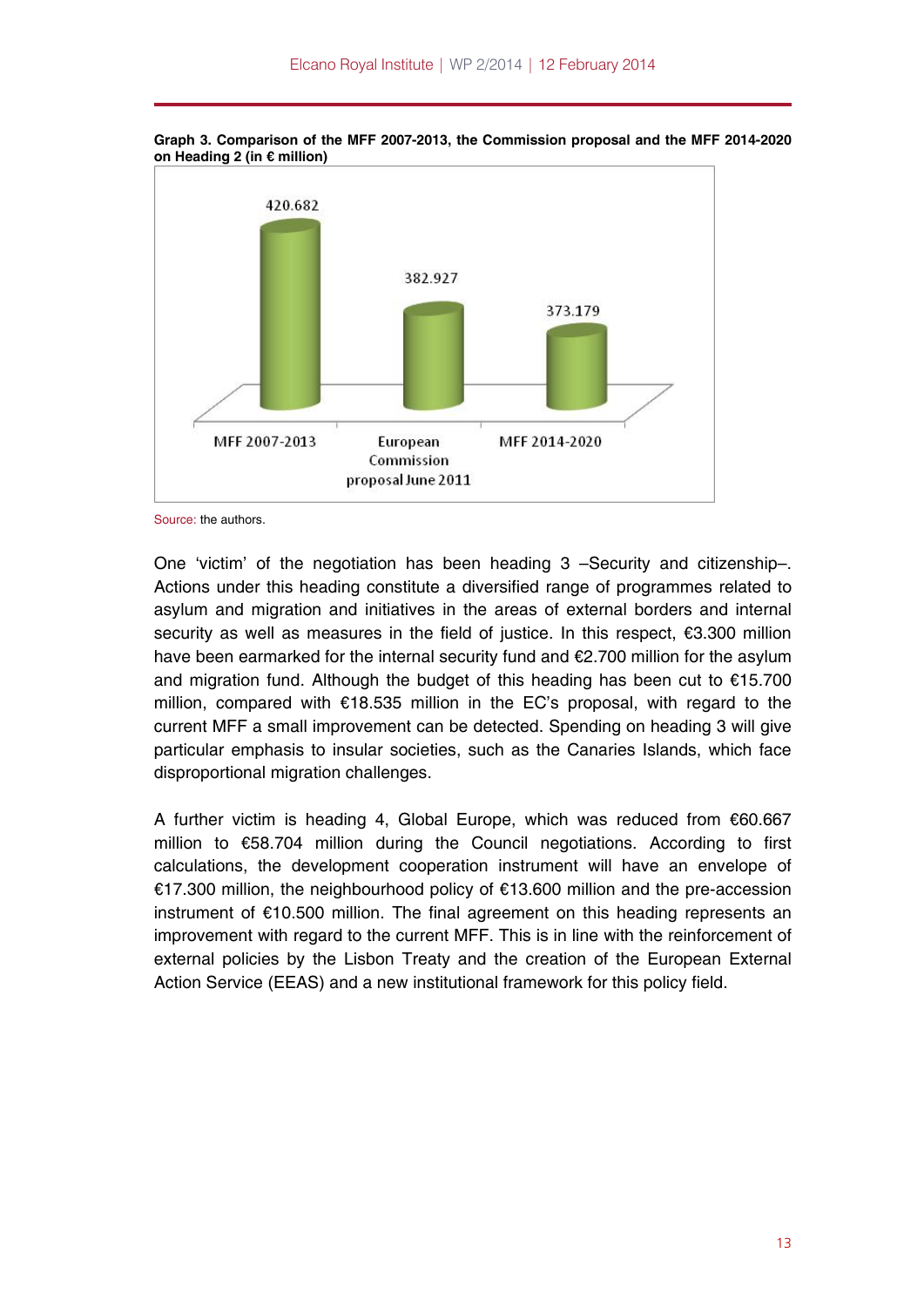

**Graph 4. Comparison of the MFF 2007-2013, the Commission proposal and the MFF 2014-2020 on Heading 3 and 4 (in € million)** 

Source: the authors.

Heading 5, Administration, has been cut from €62.629 million to €61.629 million in answer to the concerns expressed by countries such as the UK. Nevertheless, compared with the current MFF, expenditure will go up by +9.1% due to increases in pensions and the creation of a new European External Action Service.



**Graph 5. Comparison of the MFF 2007-2013, the Commission proposal and the MFF 2014-2020 on Heading 5 (in € million)** 

Source: the authors.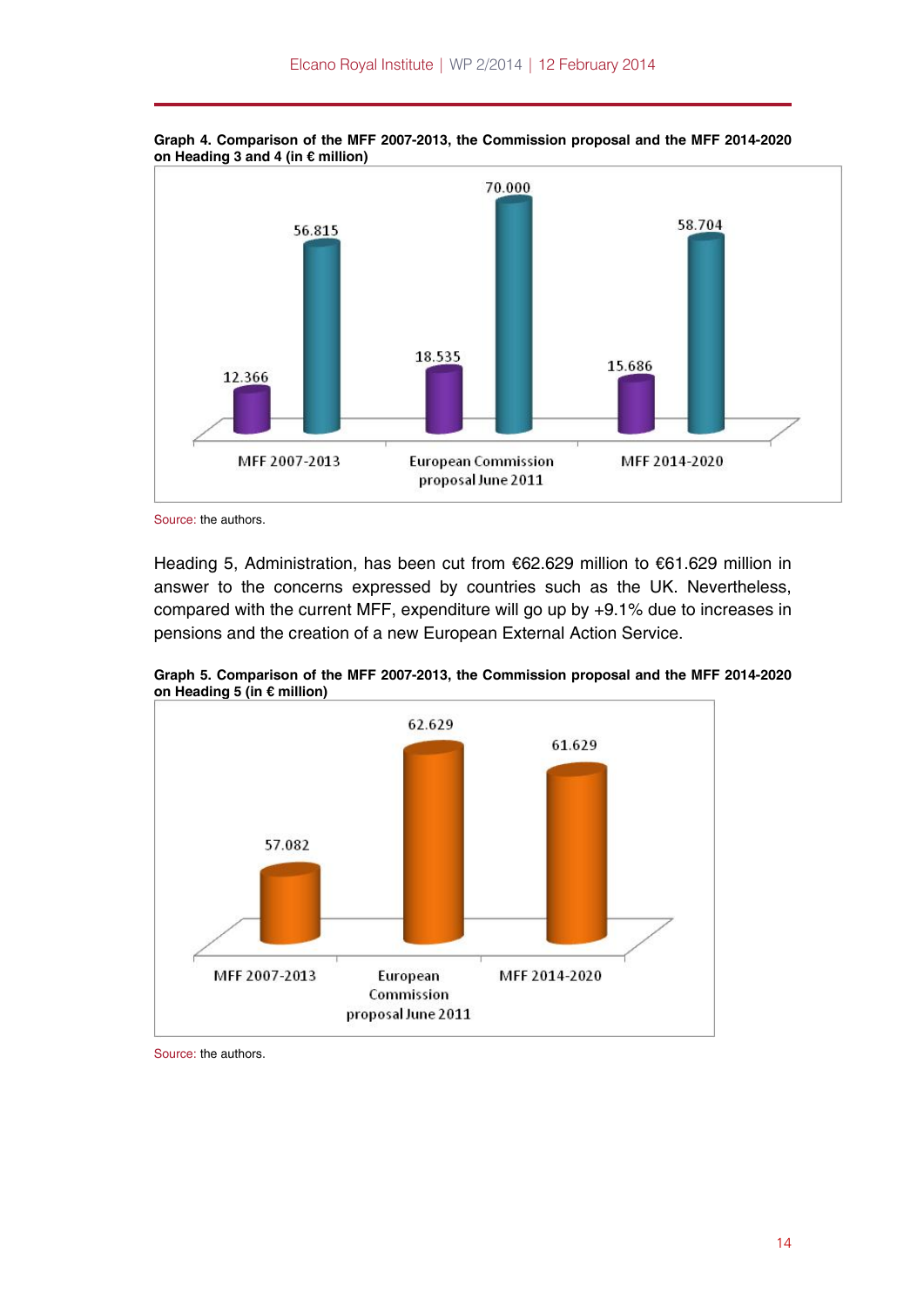#### *Side payments*

As usual in the negotiation on the MFF, several 'side payments' or 'envelopes' were distributed to Member States that considered themselves disadvantaged. These came either in the last negotiation round or had already been confirmed during the November summit. With regard to the cohesion policy, there will be additional allocations for some countries affected by the economic crisis: Greece  $(E1.375)$ million), Portugal (€1.000 million), Ireland (€100 million), Spain (€1.824 million), Italy (€1,5million), Cyprus (€150 million) and Malta (€200 million). Additional payments have also been granted to Belgium (€100 million), Germany (€710 million), Hungary (€1.400 million), the Czech Republic (€400 million) and Slovenia (€75 million). In order to appease the countries that felt particularly affected by the cuts proposed for the CAP, the final agreement provided 'specific' allocations to Italy  $(\epsilon 1.000$  million), Austria (€700 million), Finland (€500 million), Slovenia (€150 million) and Luxembourg (€20 million).

Finally, Community aid for the decommissioning of obsolete nuclear plants remains the same: €400 million for Ignalina (Lithuania), €200 million for Bohunice (Slovakia) and €260 million for Kozloduy (Bulgaria).

# *(2.3) The revenue side*

The negotiations on the EU's own resources are still ongoing. Although the system will remain unchanged there will be some minor modifications with regard to the revenue side of the EU budget. In this respect, Member States can retain more collection costs on duties and levies.

All Member States with rebates battled hard to maintain them. At the other side of the spectrum, France and Italy in particular tried to keep the overall volume of these rebates in check so that their contribution to these correction mechanisms would not spiral upwards. The British rebate, which it was also decided to leave unchanged in the February summit, again became a contentious issue during the Council summit of 28 June after an attempt by France and other contributors to cut it by over €200 million a year because of the reform of the CAP. However, after strong resistance, the final agreement does not include a reference to a modification of the British rebate.

Germany and Denmark will receive a new annual rebate of €130 million. The Netherlands' €1.150 million rebate is reduced to €695 million and Sweden's €325 million has been reduced to €160 million. Austria will benefit from a reduction in its annual gross national income (GNI) contribution of €30 million in 2014, €20 million in 2015 and €10 million in 2016.

The agreed review after two years (2016) will contribute to determine whether the budget still needs to be adjusted. In this respect, Member State contributions which are based on gross national income could be revised taking into account more updated economic data.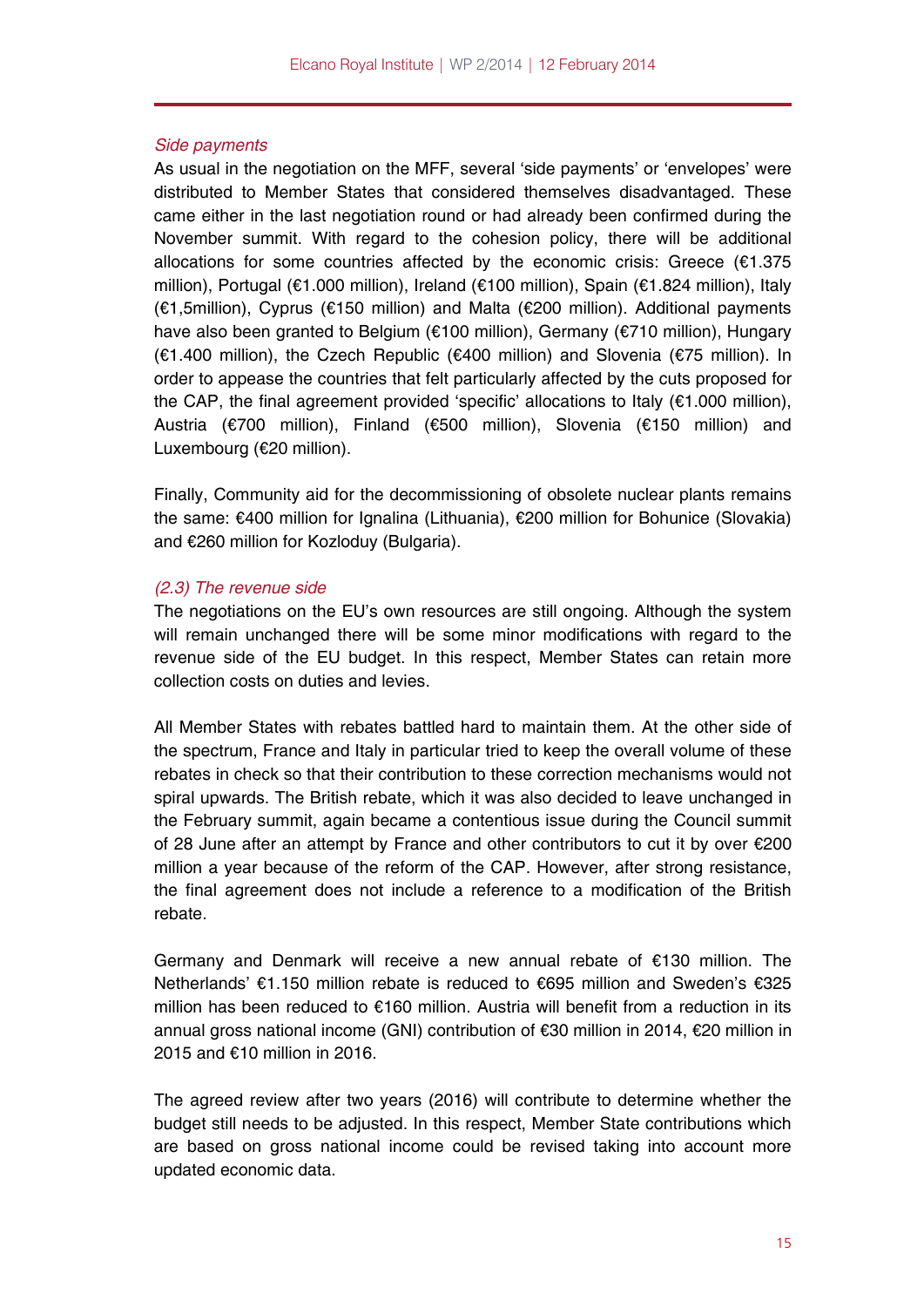Finally, as suggested by the EP, a high-level group will be created to propose a reform of the own resources system. On the basis of the results of this work, the Commission will assess if a new reform of the own resources system is appropriate.

# **(3) Preferences and results obtained by the main players in the negotiation process**

# *The European Commission*

The Commission presented its proposals, 'A Budget for Europe 2020',**[11](#page-15-0)** in June 2011. The structure and duration proposed by the Commission was largely a continuation of the MFF 2007-2013, and a compromise solution between demands of net contributors and net beneficiaries of the EU budget, as well as the EP. The European Commission was also a facilitator, helping to reach an agreement during the negotiation between the European Parliament and the European Council. Although the role of the EC during the public debate and the preparation of the proposals was important, the EC has afterwards mainly been working in an informal manner. In this respect, the EP and several Member States criticised the EC for not defending its proposal more firmly. Indeed, its own initiative, the 'connecting European facility', was the main victim of the cuts.

# *The European Parliament*

The European Parliament has assumed a new role in the negotiation of the MFF 2014-2020. The Lisbon Treaty gives the European Parliament a new formal role in the adoption of the Regulation which sets the MFF. The EP has the right of consent over the spending side, ie, a majority of MEPs can approve or not the agreement reached by the European Council, although formally it cannot negotiate it. But the EP has not only a new formal role in the final phase, since it has already been one of the major players from the very beginning of the current negotiation process:

- The EP did not wait for the Commission's proposal before presenting its own position and adopting a Resolution on the MFF.
- The EP prepared position papers on contentious issues according to the negotiation steps of the Council.
- The EP's representatives met the Trio Presidency ahead of the Council of General Affairs.

Conscious of this new role, the EP highlighted on several occasions during the negotiation process that the budget proposal debated by the EU leaders did not reflect the priorities and concerns of the Parliament.**[12](#page-15-1)** After the European Council reached a political agreement on the MFF 2014-2020, the five leading political groups**[13](#page-15-2)** in the European Parliament adopted on 7 March a joint 'Motion for Resolution', which rejected the long-term budget proposal, as agreed by EU leaders,

<span id="page-15-0"></span>**<sup>11</sup>** COM(2011) 500 final.

<span id="page-15-1"></span>**<sup>12</sup>** EP President Schulz, press conference, 25/I/2013.

<span id="page-15-2"></span>**<sup>13</sup>** European Peoples' Party, Socialists and Democrats, Liberal ALDE, Green/EFA and GUE/NGL.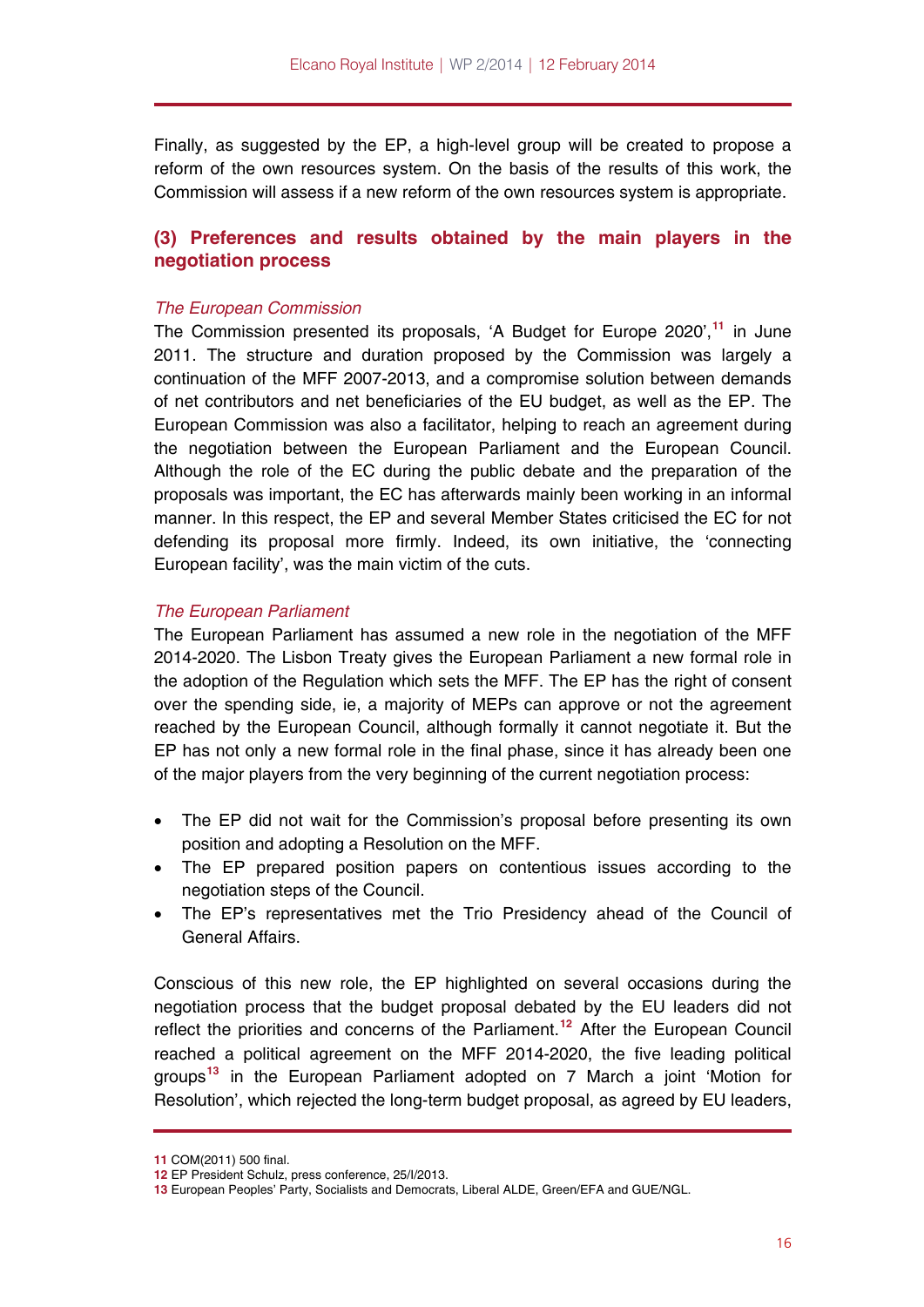and listed various 'essential conditions' for the eventual support of the EP. Finally, on 13 March, by a large majority of 506 MEPs, the European Parliament voted against the MFF 2014-2020 agreement 'in its current form'.**[14](#page-16-0)** In this respect, the Parliament neither approved the European Council's agreement but nor did it reject it, pointing out the conditions under which it could accept it. This new informal procedure enabled the MFF 2014-2020 to be 'negotiated' between the Council and the EP.

The EP criticised the lack of transparency in the way the agreement was reached at the level of Heads of state and government, and expressed some concerns on specific issues which needed to be addressed:

- (1) More flexibility. This means that unspent funds or margins should be transferred, by qualified majority, from one year to the next, and between spending categories of the MFP. Although the EP had not achieved total flexibility, it gained the alternative of postponing unpaid amounts to the following year.
- (2) The EP feared that the large gap between payments and commitments during 2014-20 would result in deficit of payments and could commit the budget starting in 2021. Related to this, MEPs also claimed that the 2013 EU budget needed to be increased in order to cover the gap between payments and commitments of the present MFF. Finally, in November 2013 the Council agreed to cover this gap.
- (3) The EP demanded the creation of new own resources, in order to progressively replace the current system based mainly on national GNI contributions. The EP asked successfully for a clear political commitment to return to the matter. According to the final agreement, the review will start with the establishment of a high-level group to examine an EU tax and a report to be presented by the Commission in 2016/17.
- (4) The EP called for a compulsory revision clause that will allow the MFF to be revised within two or three years and, as mentioned above, this demand has been included in the final agreement.
- (5) The EP archived additional finance of €1 billion for the Funds for the most disadvantaged, making it  $\epsilon$ 3.5 billion in total (which will be financed by the European Social Fund).

Taking into account these results, it can be confirmed that the EP played a new crucial role in the negotiation of the MFF 2014-2020, above all during the final negotiation. The EP was flexing its muscles, first, because it is at the end of its term

<span id="page-16-0"></span>**<sup>14</sup>** European Parliament resolution of 13 March 2013 on the European Council conclusions of 7/8 February concerning the Multiannual Financial Framework (2012/2803(RSP)).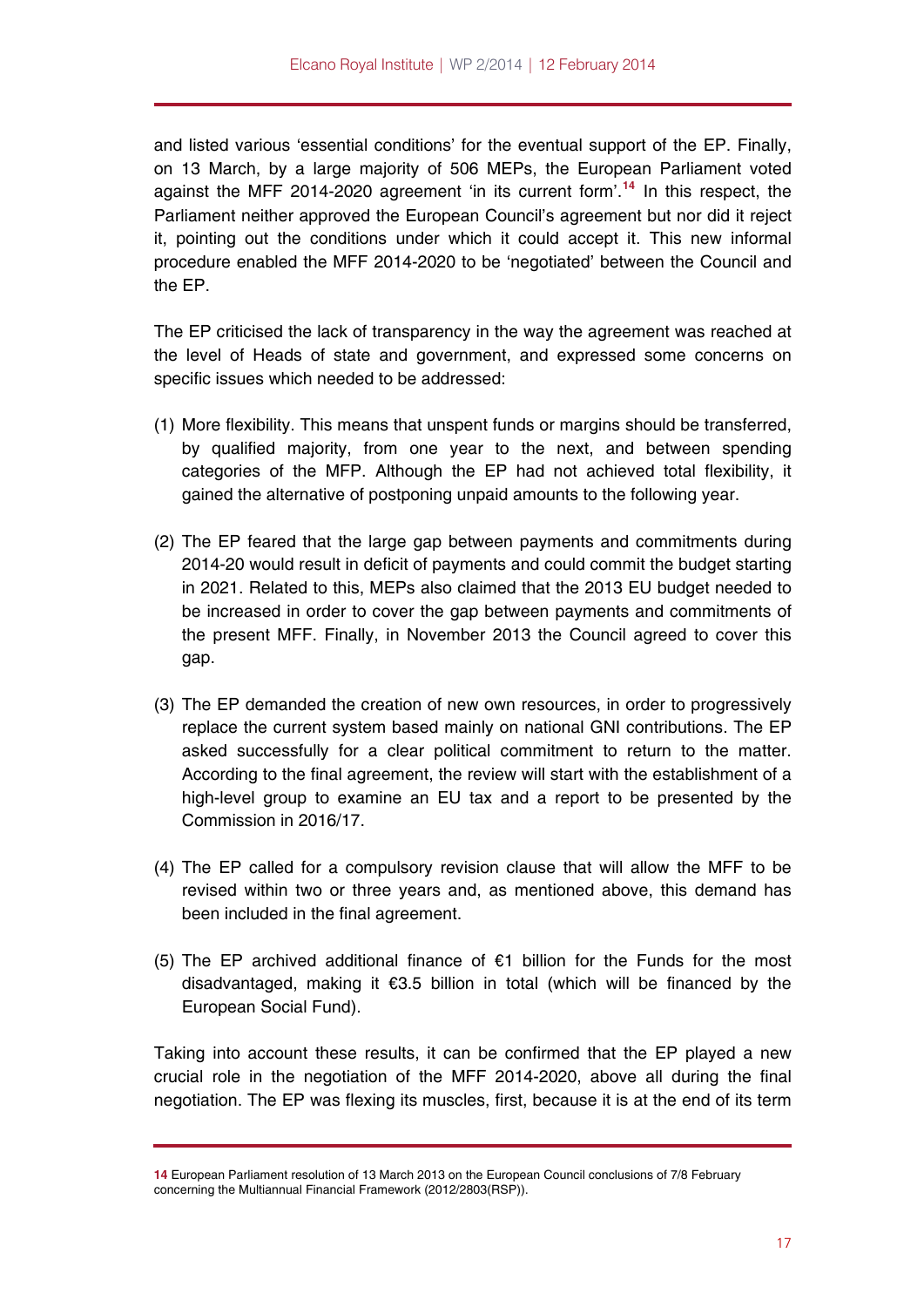of office and was not happy to leave its successor an austerity EU budget for the next term. Secondly, the EP also tried to raise the awareness of Europe's citizens on this issue before the next elections. Third, the EP was assuming the risk of an institutional crisis in order to move to a new stage in European construction in which the newly elected parliament would restart the negotiation on a MFF which coincides with its term. Fourth, the vote on the resolution was aimed to position the EP as, according to EP President Schulz, a 'serious partner for the Council'. And, finally, the EP just used its new powers under the Lisbon Treaty, in words of Alain Lamassoure, the European Parliament's chief MFF negotiator: 'It is only since the Lisbon Treaty that the European Parliament has fully deserved to be called a parliament. It now has all the budget powers a parliament in a federal system has. It is the first time that these new powers can be exercised on a multiannual financial framework. If we abdicate these new powers, we will no longer deserve the name parliament'.**[15](#page-17-0)**

However, the Parliament is not an actor on its own and cannot ignore the opinion of other actors. The Committee of the Regions spoke against rejecting the MFF because the regions cannot afford backtracking on the financing they are expecting. In fact, commitments for Cohesion Policy need to materialise in the years ahead. Additionally, the CAP reform needed the new financial framework in order to become operational. Moreover, the EP was put under pressure by the commitment of the heads of state and government to focus on measures to fight against the youth unemployment for which the agreement on the MFF was needed.

#### *The European Council President*

Since October 2012 the European Council's President Herman Van Rompuy assumed a prominent role in the negotiation. He was leading the negotiation in November and also backed the proposal for a new youth employment initiative. On 5 February, Van Rompuy asked Member States to 'not forget the bigger picture' of the budget. In this respect, he mentioned that the budget should reflect the savings efforts of Member States, but also that the debate should not only focus on cuts. During the council summit in February the European Council President was successful in balancing both positions, building progressively a consensus around the payment level of €908.000 million and convinced the British PM to accept it.

Although there has been criticism on the lack of transparency of the working method and the data used to draft the final agreement, nobody doubts the important role of the Council President in the final round of the negotiation.

#### *EU Presidencies*

The mediation provided by the EU Presidency is a basic element for finding compromises between Member States and for the final package deal. Adopting a

<span id="page-17-0"></span>**<sup>15</sup>** *'If we abdicate our powers, we no longer deserve our name', interview with Alain Lamassoure, the European Parliament's chief MFF negotiator,* EUROPOLITICS*, 1/III/2013.*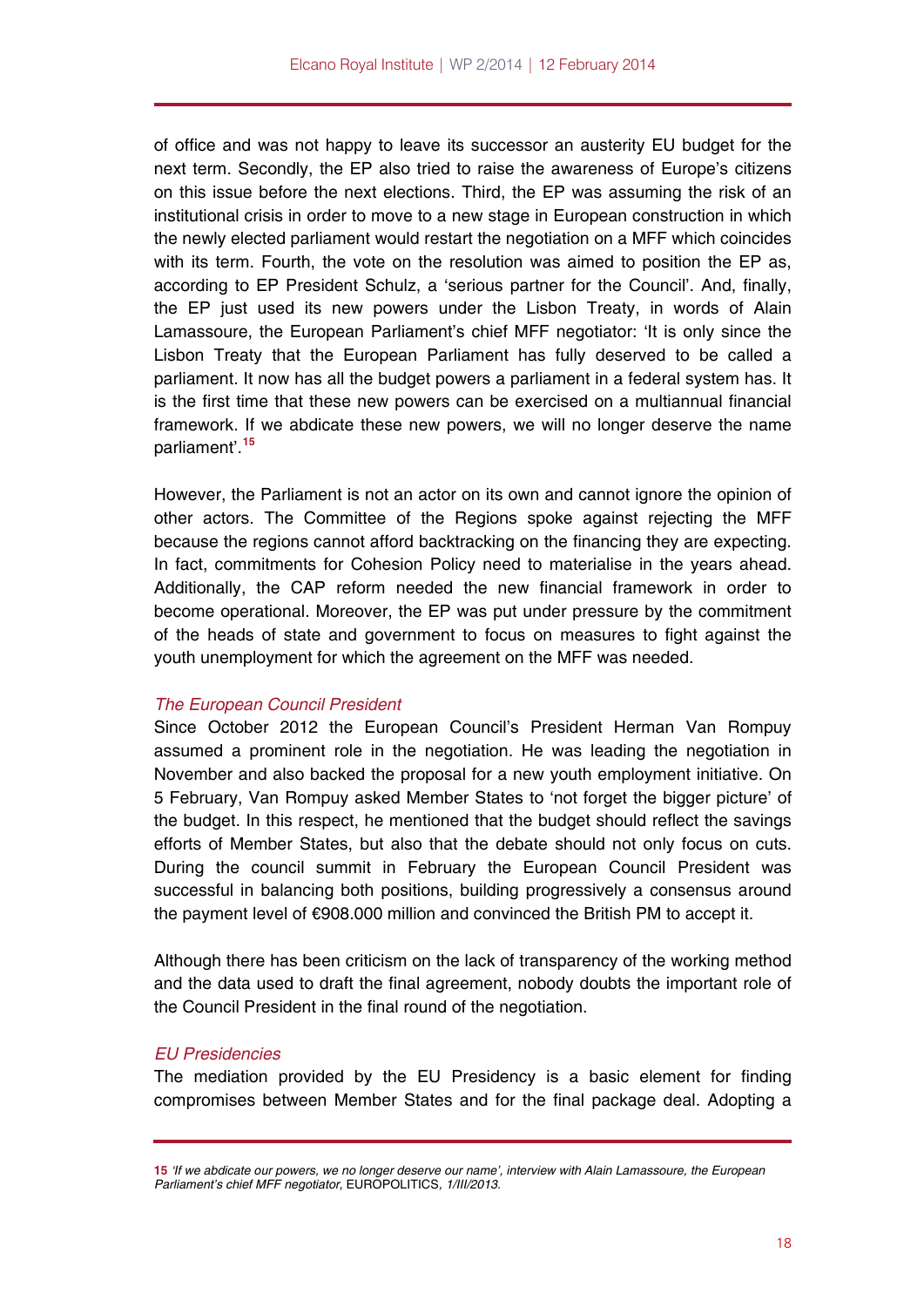'European' hat, Presidencies have kept the negotiations moving and presented compromise options on contentious issues at critical moments in the negotiation. While the Polish EU Presidency pursued a 'bottom-up' philosophy in order to improve the understanding of the individual negotiation positions, the Danish EU Presidency assumed a more proactive approach and presented different versions of the 'negotiating box'. Nevertheless, the Danish Presidency was unable to make progress with the negotiation box and it was only the Cypriot Presidency which tabled specific figures for the first time. However, and taking into account that the Council President moved into the negotiation in October, no agreement could be reached at the November 2012 summit. The Irish Presidency put the adoption of the MFF 2014-2020 at the top of its agenda and reached, together with the Council Presidency, a political agreement in February and the final agreement in June. Moreover, the Presidency managed to conclude the complicated CAP reform. However, the ambitious Presidency also caused some irritation when the Irish Deputy Prime Minister Eamon Gilmore released a statement at the end of June saying that negotiations had been 'concluded' although the EP had not given its consent, which prompted the resignation of the rapporteur for the multi-annual financial framework, Reimer Böge. In fact, the negotiation continued into the Lithuanian Presidency, although the focus was mainly on the 2013 budget.

# *Member States*

Politically, and in a first analysis, the negotiations were a great success for the UK. As in previous budget negotiations, the British position was heavily marked by the shadow of Margaret Thatcher, who in 1984, some years after the UK's accession, negotiated for the country the so-called British rebate. Although there was a strong demand by all Member States to abolish the rebate, the government managed to maintain it. Beyond safeguarding his country's rebate, David Cameron's focal point in the MFF negotiations was the payment level. That the payment figures were finally set at €908.400 million was also an important success for London. Additionally, the government avoided being isolated since it could present its preferences along with a group of other net contributors, known as the 'Friends of better spending',  $16$  which had already sent a letter to the EC in December 2010 demanding a budget in line with the austerity applied to national budgets and to cap the budget at 1% of the EU's GNI. Although most spending will still go to the CAP and the Cohesion Policy, the British government was satisfied that heading 1a remained intact, which has been considered a contribution to the modernisation of the EU budget on spending. Nevertheless, the UK was one of the four countries, together with Denmark, Sweden and the Netherlands, which did not accept the final agreement reached with the EP.

<span id="page-18-0"></span>**<sup>16</sup>** The signatories to the Friends of Better Spending Non-paper were Austria, Germany, Finland, France, Italy, the Netherlands and Sweden.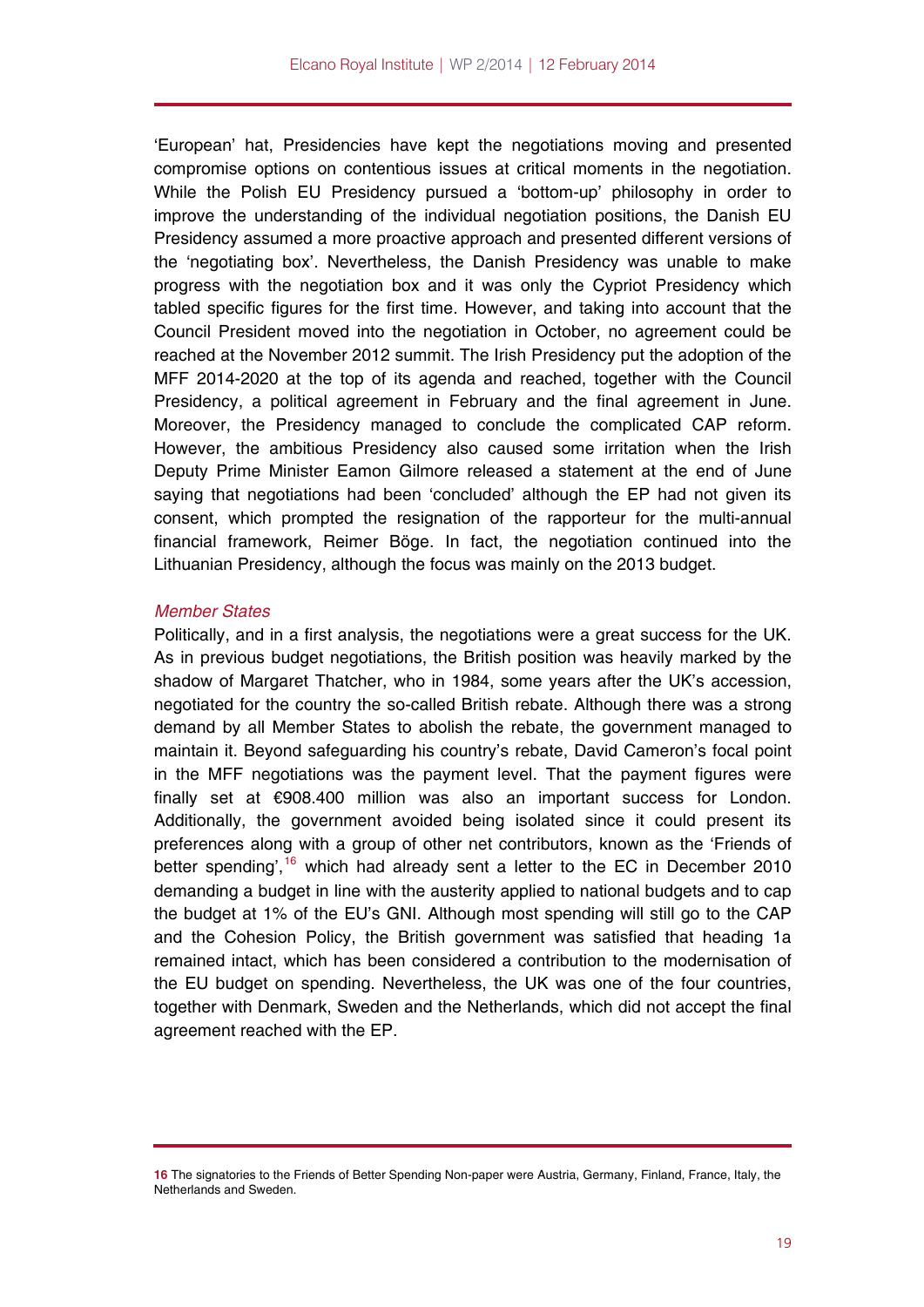The German government followed a similar negotiation strategy to the MFF 2007- 2013 and at an early stage of the negotiation launched the 'Friends of better spending' initiative in order to improve its position as a net-contributor. Since 2010 the German answer to all calls for increasing the volume of the European budget has been negative. Instead, the government demanded a greater efficiency in EU spending. In this respect, Chancellor Angela Merkel said on 21 February, during the presentation of the summit results in the German Bundestag, that the government could achieve its main negotiation objectives. First, the government was satisfied that the limit of the MFF 2014-2020 was set at 1% of GNP, considered to be in line with the austerity efforts of the national budgets. Surprisingly, in the summit's aftermath, the German government concentrated on the commitment level rather than on the payment level in order to sell the victory at home.

Secondly, the Chancellor underlined that the budget will be modernised and resources will be shifted from traditional spending headings to modern policies, ie for R&D, innovation and education, climate change and energy. Furthermore, and according to German preferences, spending on heading 1a will be increased and the EU 2020 strategy will also be supported by investments in the Cohesion Policy and CAP.

Third, EU spending will be more efficient in the MFF 2014-2020. In this context, the government underlined the new macroeconomic conditionality between the allocation of funds for the Cohesion Policy and the fulfilment of the criteria for the stability and growth pact. Furthermore, the German government underlined that all Member States will undergo an evaluation every two years in order to monitor whether EU spending is aimed at growth-oriented objectives.

And fourth, the German government was able to save its correction mechanisms, which help reduce the perceived excessive national contribution to the EU budget and to balance the burden among all contributors.

Additionally, the federal government secured significant funding for the East-German Länder. Although in general terms Germany will lose resources from the Cohesion Policy, the safety net for regions will benefit the economically weak Eastern-German regions.

The German Chancellor was also interested in respecting the British preferences. Therefore, reducing the budget more than the German government would have liked was probably not a big price to pay to strengthen the British Prime Minister's position at home. Losing such a major ally as the UK would have skewed the balance in the Council and the European Council in favour of the Southern and Eastern states.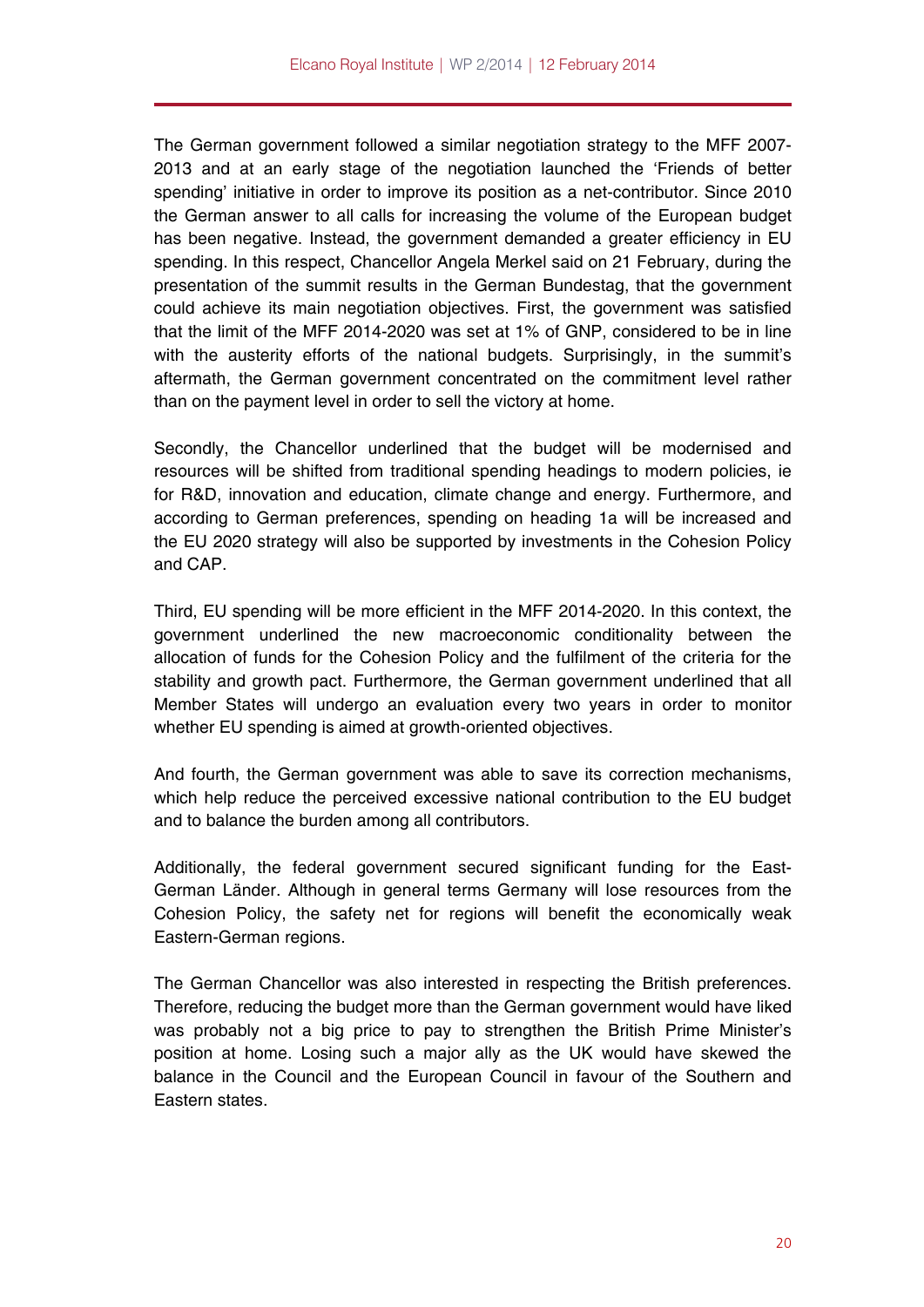Besides the positive signal that an accord had been reached, the agreement was perceived by some analysts as a defeat for the French President, François Hollande, who advocated an ambitious budget that could lead to growth and job creation. Although France had obtained its key objective, to preserve the level of EU subsidies for French farmers, President Hollande had to accept that the overall seven-year budget amounted to only €908.000 million in payments, as opposed to the €930.000 million he had been pushing for. However, after the EU Council in June President Hollande was happy to announce the measures adopted to finance the fight against youth unemployment. In addition, France was pleased that its demands relating to budget flexibility had been taken into account.

For Poland it was first and foremost essential to protect Cohesion Policy and the CAP, not considering other headings crucial. Cohesion Policy projects played a crucial role in the maintenance of Poland's economic growth during the economic crisis. After the EU summit, the Polish Prime Minister Donald Tusk said 'We succeeded in convincing our partners that Cohesion Policy drives growth, that this money can be very well used and that Poland is the best example of this'. According to initial figures, Poland will receive €106.000 million during 2014-20, of which €73.000 million will be for Cohesion Policy and €28.500 million for the CAP, whereas in the previous financial perspective for the years 2007-13, the figure was €95.000 million (€68.000 million and €27.000 million, respectively). Poland managed to negotiate that the VAT payable by local governments for projects funded by the EU can now be covered by EU funds (the so-called VAT eligibility). This gives Poland almost €7.000 million in additional funds. With an estimated €30.000 million contribution to the EU budget over seven years, Poland remains the leading budget beneficiary under the MFF 2014-2020.

Finally, the agreement on the MFF 2014-2020 was especially important for Spain and the country will remain a net beneficiary of the EU budget. During the final negotiation the outcome exceeded the expectations of both negotiators and analysts. According to estimates by the European Commission, Spain will receive 0.20% of GDP from the community budget: taking into account the growth forecasts for Spain, the figure could be around €15.000 million. This result is particularly important considering that the two main sources of European funding for Spain (CAP and Cohesion Policy) suffered cuts in relation to spending during the current MFF 2007-2013.

The Spanish government has been strongly in favour of giving more importance to unemployment criteria (especially youth unemployment). Taking into account the specific problem of the Spanish labour market, according to the Spanish government, Spain would obtain €924 million directly from the Youth Employment initiative. In addition, Spain will receive extra funding for regions particularly affected by the economic crisis. The breakdown of this envelope is as follows: €500 million for Extremadura, €624 million for the transition regions (Andalusia, Murcia, Galicia and Castilla-La Mancha) and €700 million for the rest of the regions. In accordance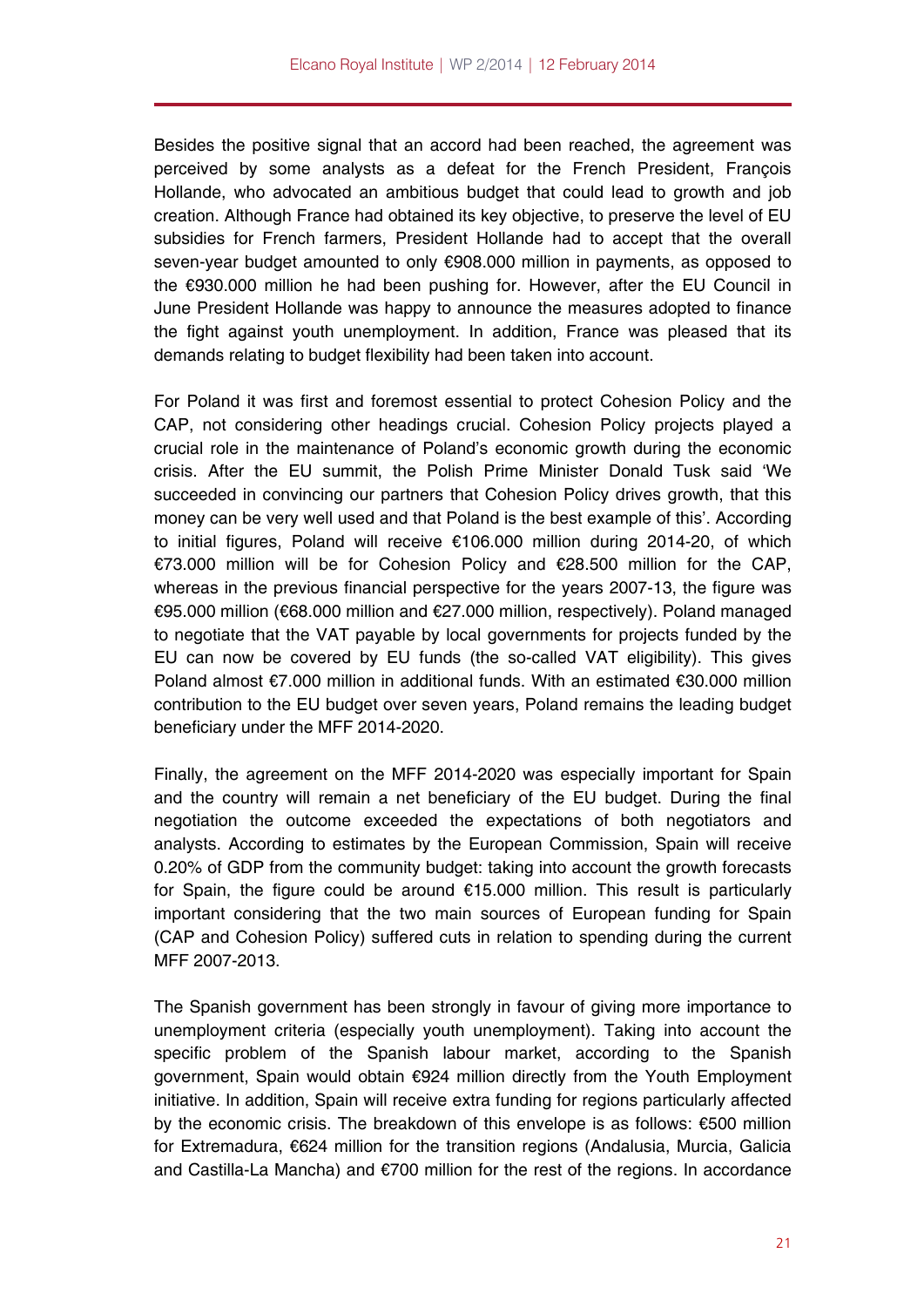with the Spanish government's traditional demands for a specific treatment within the Cohesion Policy for the Canary Islands, as an ultra-peripheral region (RUP), as well as for the enclaves of Ceuta and Melilla, as remote border towns, the former will receive an extra €1,387 million and the latter €50 million.

# **(4) Conclusions**

The new EU budget for the period 2014-20 will, for the first time in history, be reduced in size, following the trend in national finances and at a time of deep economic crisis in Europe. The EU-28 will have an austerity budget up until 2020. This is a bitter result for all those who advocated an ambitious and modern budget that could be an active stimulus for growth and job creation and for those who demanded a stronger role for the EU in the world. Although some efforts have been made, the EU has let slip the opportunity during this MFF negotiations to set the budget on the path to expansion and to convert it into a tool to effectively help overcome the crisis. There are several innovations but the amount foreseen to finance them presages an uncertain outcome.

Furthermore, one can hardly consider the agreement a new EU budget since it largely replicates the structure of previous MFFs. It is nevertheless important that the spending for agriculture has been cut to 39% from 42% of total expenditure, while the growth-related heading 1a has risen from 9% to 13% of the total budget. Additionally, it is also positive that all spending headings will contribute to achieving the coherent objectives of the EU 2020 Strategy. Moreover, many innovations have also been introduced, such as alternative financial instruments and a greater role for the European Investment Bank, as well as macroeconomic conditionality, the frontloading of payments in strategically important policy fields and an increased flexibility to use unspent resources in other headings.

Nevertheless, the agreement is the maximum amount possible for EU expenditure, taking into account the characteristics of the MFF negotiation process. Decisions are taken unanimously by all Member States in a context marked by the financial and economic crisis, added to strong austerity demands from several influential Member States. The negotiations were also difficult because the final agreement required a delicate balance, especially since the approval was needed of not only the Member States but also of the European Parliament. Taking all these circumstances together the agreement represents a desirable result and opens the path to a foreseeable budgetary framework and to important multiannual expenses on key policies such as Youth Unemployment, Structural Funds and CAP.

In conclusion, the agreement on the MFF 2014-2020 can only be considered as a development and an improvement, but not really a revolution. This follows a longterm trend of moving away from the more traditional spending areas towards a focus on horizontal issues linked to competitiveness and innovation. The increasing percentage of resources earmarked for specific policy objectives also fosters the paradigm shift from a redistributive towards a more results-orientated budget.